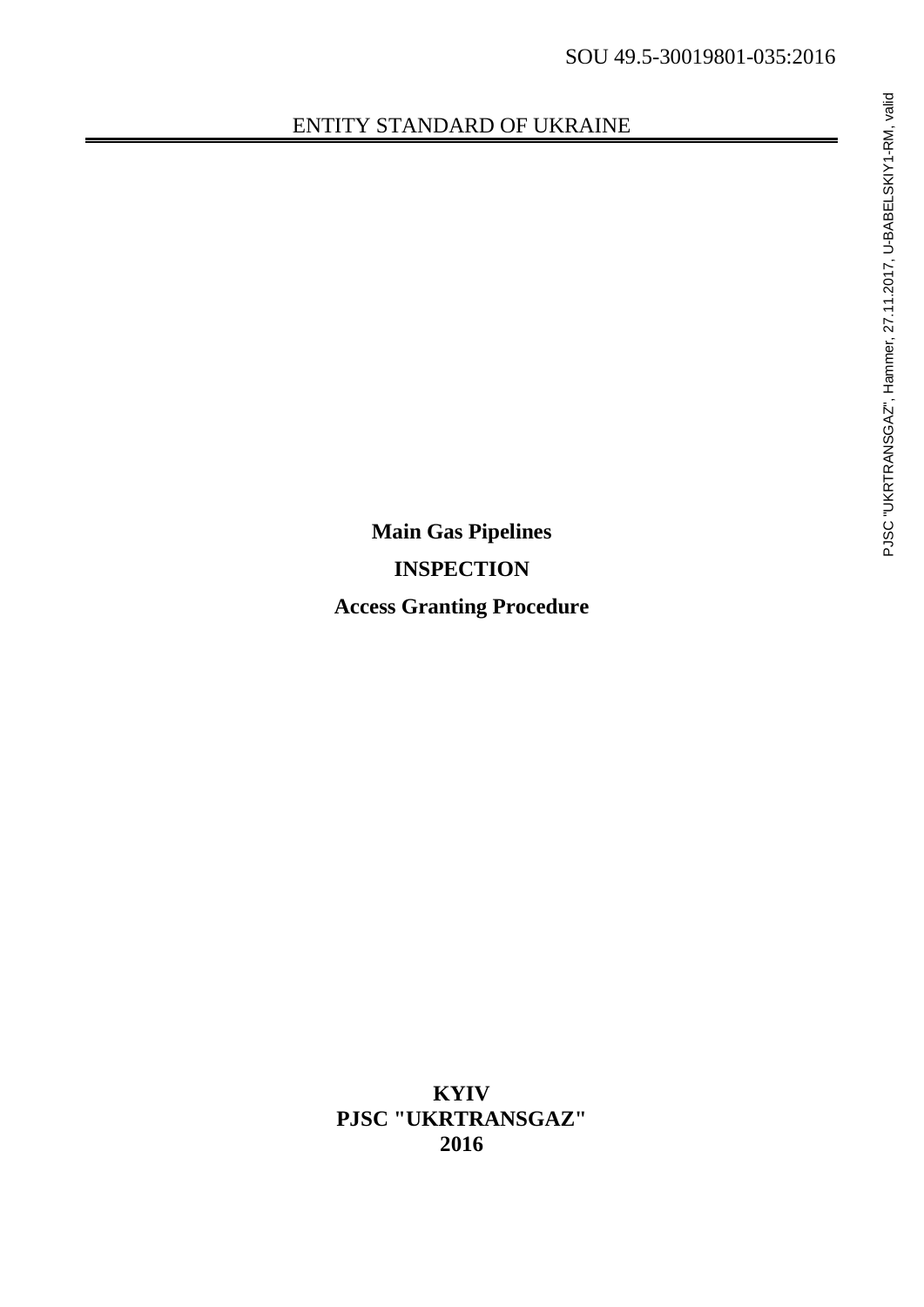### **INTRODUCTION**

### **1 DEVELOPED BY**

Branch "Centre of Technical Inspection "TECHDIAGAZ" of PJSC "UKRTRANSGAZ"

### **DEVELOPERS:**

Okhrimchuk, S.O. (Development Manager); Lisovska, O.O.; Tikhanovska, A.V.

### **2 INTRODUCED BY**

Research and Development of PJSC "UKRTRANSGAZ"

### **3 AGREED ON BY**

GAS TRANSMISSION DEPARTMENT

### **4 ACCEPTED AND VALIDATED:**

By order of PJSC "UKRTRANSGAZ" dated 19 Jan. 2016 No.13

### **5 TO REPLACE**

SOU 60.3-30019801-035:2006 Main Gas Pipelines. Technical Inspection. Access Granting Procedure

### **6 AS AMENDED:**

Amendment No. 1, approved by order of PJSC "UKRTRANSGAZ" dated 11 Aug. 2016 No. 481, validated since 15th Aug. 2016; Amendment No. 2, approved by order of PJSC "UKRTRANSGAZ" dated 23rd Nov. 2017 No. 804, validated since 01st Dec. 2017.

Title to this document belongs to PJSC "UKRTRANSGAZ".

Its full or partial reproduction, duplication and distribution on any information carriers without any official permission of PJSC "UKRTRANSGAZ" are forbidden\*).

\*) Branches of PJSC "UKRTRANSGAZ", as well as separate units of the Company are entitled to duplicate the standard for their own needs provided that it is not distributed beyond PJSC "UKRTRANSGAZ".

**PJSC "UKRTRANSGAZ", 2016**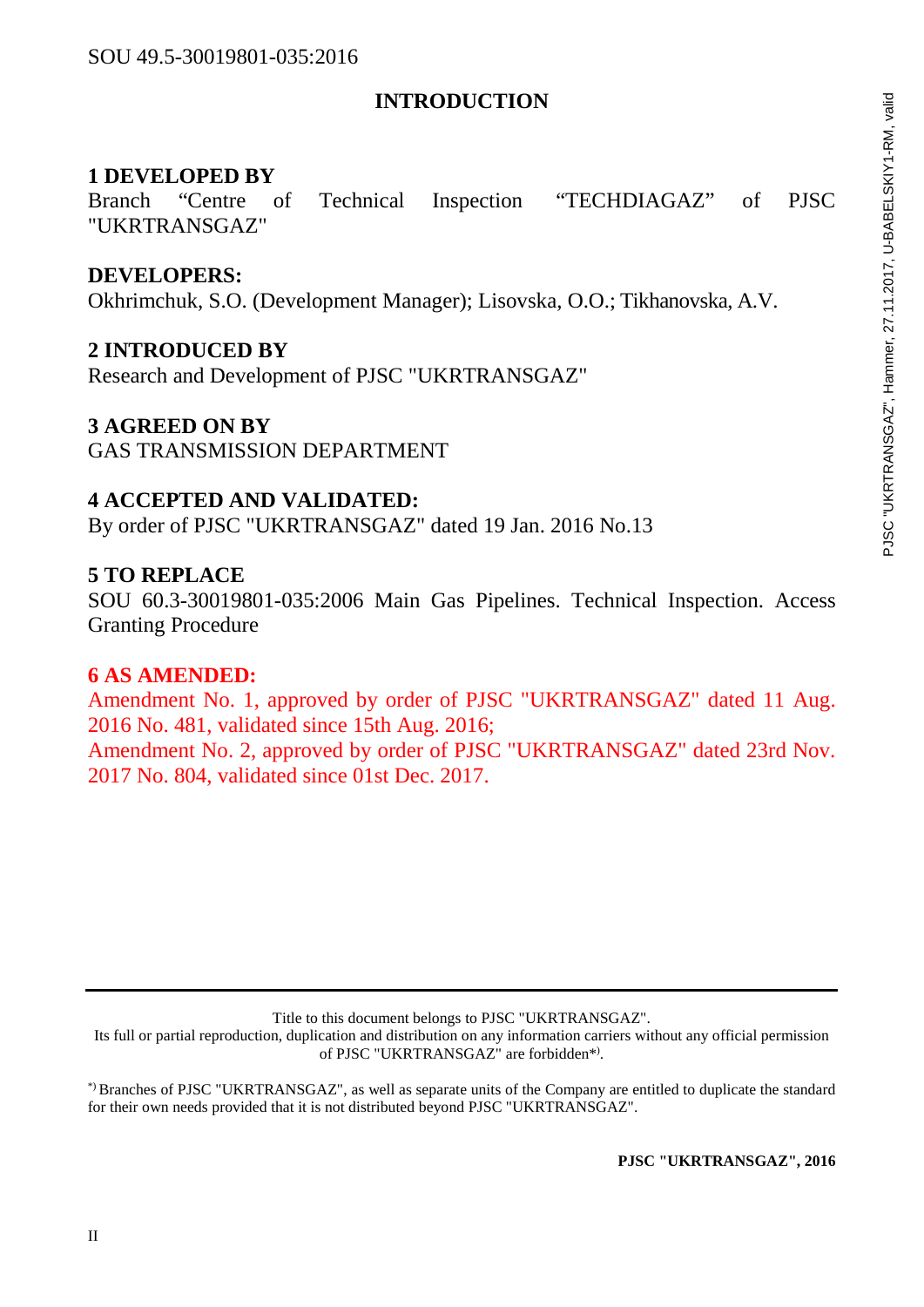|   | <b>TABLE OF CONTENTS</b>                                                                                                                                                                                                   |              |
|---|----------------------------------------------------------------------------------------------------------------------------------------------------------------------------------------------------------------------------|--------------|
|   |                                                                                                                                                                                                                            | P.           |
| 1 |                                                                                                                                                                                                                            | $\mathbf{1}$ |
| 2 |                                                                                                                                                                                                                            | 1            |
| 3 |                                                                                                                                                                                                                            | 2            |
| 4 |                                                                                                                                                                                                                            | 3            |
| 5 |                                                                                                                                                                                                                            | 4            |
| 6 | Arrangement of Work on the Examination of Documents                                                                                                                                                                        | 6            |
| 7 | Procedure for the Execution of the Expert Opinion and Access                                                                                                                                                               | 10           |
| 8 | Procedure for the Cancellation of the Access and its Renewal                                                                                                                                                               | 12           |
|   | Annex A Application Form on Obtainment of the Access to the<br>Execution of Work on the Inspection of Hazardous Machines,<br>Mechanisms, Equipment, Structures (Etc.) of the GTS Facilities<br>Owned by PJSC "UKRTRANSGAZ" | 14           |
|   | Annex B List Form of the Workers, who Execute the Declared                                                                                                                                                                 | 15           |
|   | Annex C List Form of Available (Owned) Measuring-Technique<br>Means, Required for the Execution of the Declared Types of<br>Annex D List Form of Available Regulatory Documents,                                           | 16           |
|   | Required for the Execution of the Declared Types of Work                                                                                                                                                                   |              |
|   |                                                                                                                                                                                                                            | 17<br>18     |
|   | Annex E Title-Sheet Form of the Expert Opinion.                                                                                                                                                                            |              |
|   | Annex F Title-Sheet Form of the Expert Opinion.<br>                                                                                                                                                                        | 19           |
|   | Annex G Log Form of Expert-Opinion Registration.                                                                                                                                                                           |              |
|   |                                                                                                                                                                                                                            | 20           |
|   | Annex H Access Form to the Execution of Work On Inspection<br>of Hazardous Machines, Mechanisms, Equipment, Structures<br>the GTS Facilities Owned by<br><b>PJSC</b><br>$(Etc.)$ of                                        |              |
|   |                                                                                                                                                                                                                            | 21           |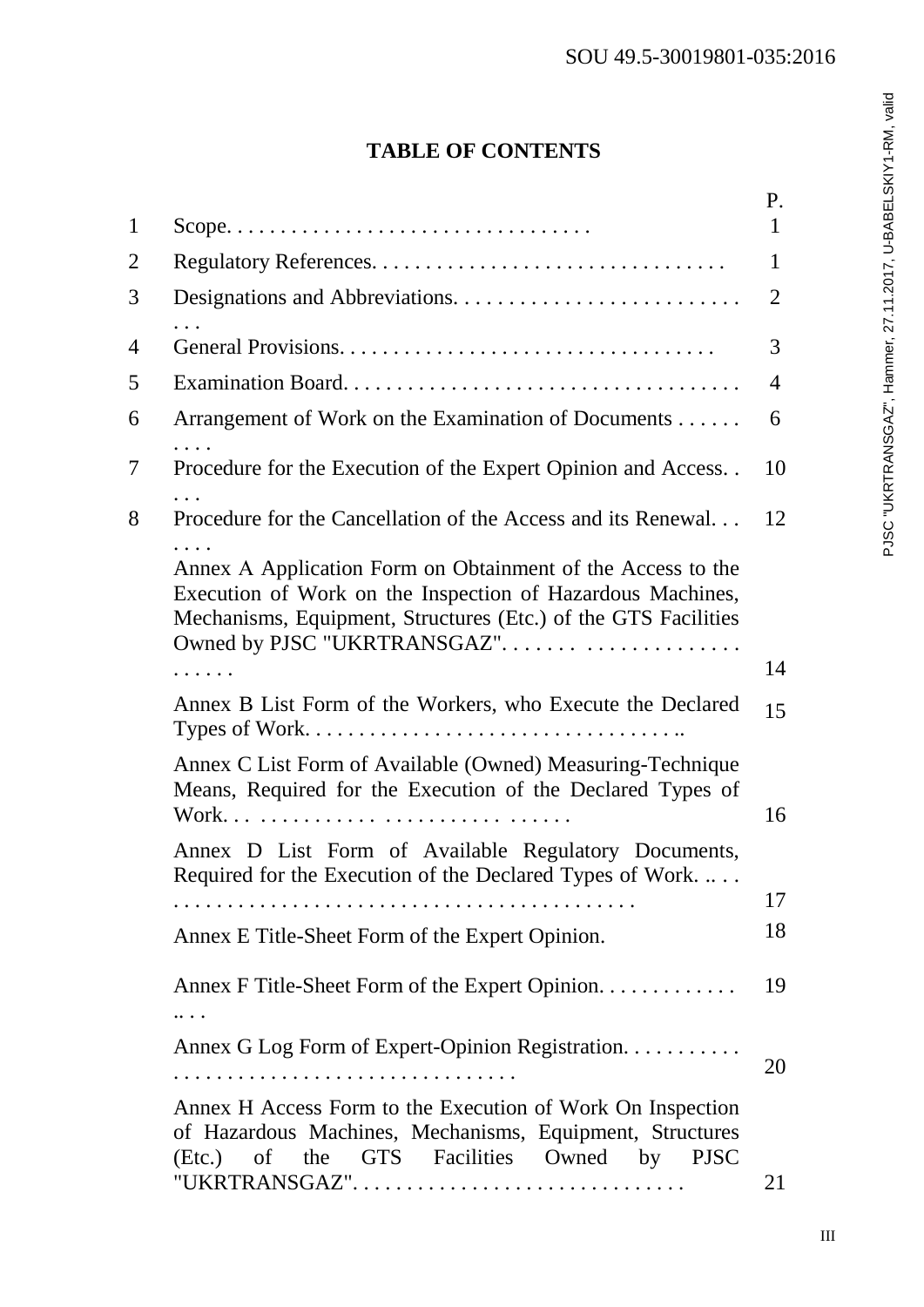Annex I Log Form of the Registration of the Access to the Execution of Work on the Inspection of Hazardous Machines, Mechanisms, Equipment, Structures (Etc.) of the GTS Facilities Owned by PJSC "UKRTRANSGAZ"...................... . . . . . 22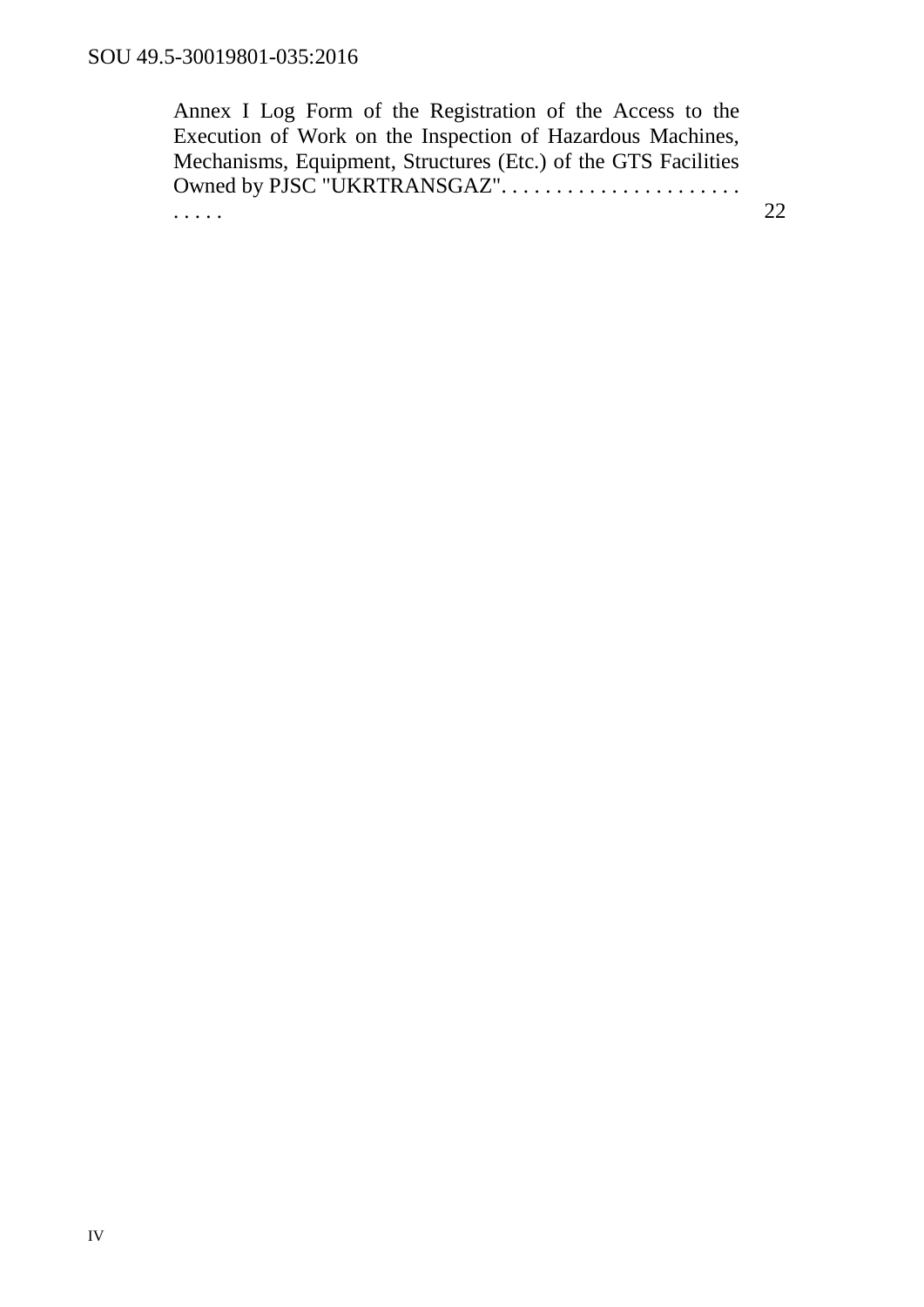# ENTITY STANDARD OF UKRAINE<br>
Main Gas Pipelines<br>
INSPECTION<br>
Access Granting Procedure<br>
Main Gas Pipelines<br>
INSPECTION<br>
Access Issuing Procedure<br>
Valid since 2016-02-15<br>
Valid since 2016-02-15 **Main Gas Pipelines INSPECTION Access Granting Procedure**

Main Gas Pipelines **INSPECTION** Access Issuing Procedure

### **Valid since 2016-02-15**

### **1 SCOPE**

1.1 The standard establishes the procedure for the conduct of the acknowledgement of the technical conformity of entities to get the Access to the execution of work on the inspection of hazardous machines, mechanisms, equipment, structures (Etc.) of the facilities of the gas transmission system owned by Public Joint Stock Company "UKRTRANSGAZ".

1.2 The standard applies to:

- all units of Public Joint Stock Company "UKRTRANSGAZ";

- the third parties that qualify for the execution of work on the inspection of hazardous machines, mechanisms, equipment, structures (Etc.) of the facilities of the gas transmission system owned by PJSC "UKRTRANSGAZ". *(Amended, Amendment No. 1, Amendment No. 2)*

1.3 The standard is designed for the members of the Examination Board, who process the documents of the branches owned by PJSC "UKRTRANSGAZ" and third parties with regard to the granting of the Access.

### **2 REGULATORY REFERENCES.**

This standard has some references to the following regulatory documents: DSTU 2226-93 Automation Systems. Terms and Definitions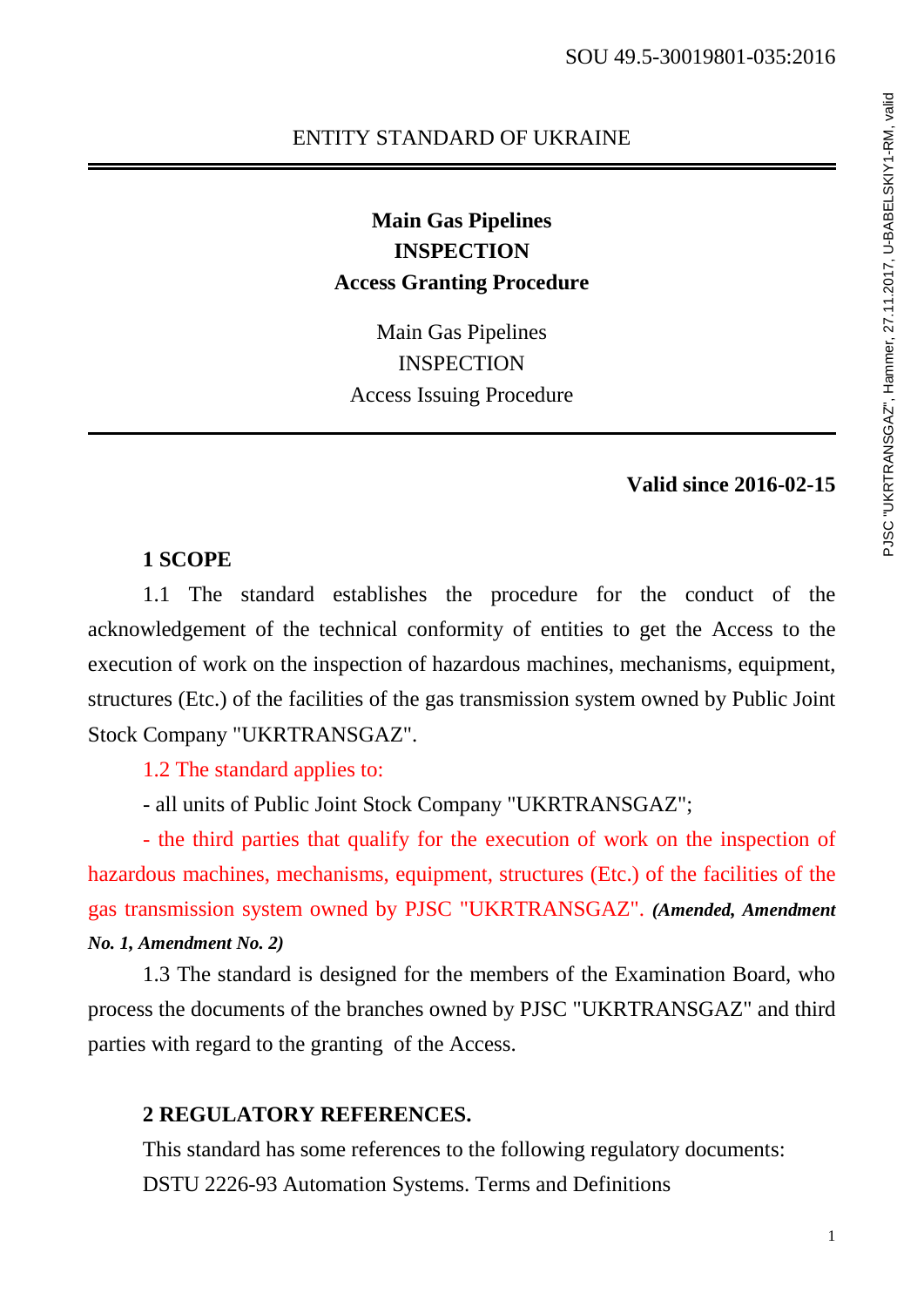DSTU 2389-94 Technical Inspection and Monitoring of Technical State. Terms and Definitions

### *(Withdrawn, Amendment No.2)*

NPAOP 0.00-1.63-13 Rules on the Certification of the Non-Destructive-Test Specialists

SOU 49.5-30019801-115:2014 Rules on Technical Operation of Main Gas Pipelines

SOU 49.5-30019801-101:2012 Labour Protection. Procedure for the access of third-party workers to the execution of work (tasks) at the facilities of PJSC "UKRTRANSGAZ"

### **3 DESIGNATIONS AND ABBREVIATIONS**

Below are given the terms, used in this standard and the definitions of the notions specified by it:

### **3.1 databank; DB**

The set of information, software, engineering, language and organizationaland-methodical means, which ensure the possibility to search and process the data (DSTU 2226)

### **3.2 executive**

The natural person and legal entity that executes the work

### **3.3 gas transmission system**

The totality of technologically joined structures, designed to transport gas (SOU 49.5-30019801-115)

### **3.4 inspection**

The determination of the facility technical state with the desired (prescribed) accuracy

Note 1. Technical inspection tasks are: inspection of the technical state; searching of the place and determination of the cause of failure (malfunction); forecasting of the technical state.

**Note 2**. Term "Technical inspection" is used in the names and definitions of notions, when the technical-inspection tasks being solved are equivalent or the main technical-inspection task is the searching of the place and the determination of the cause of failure (malfunction). Term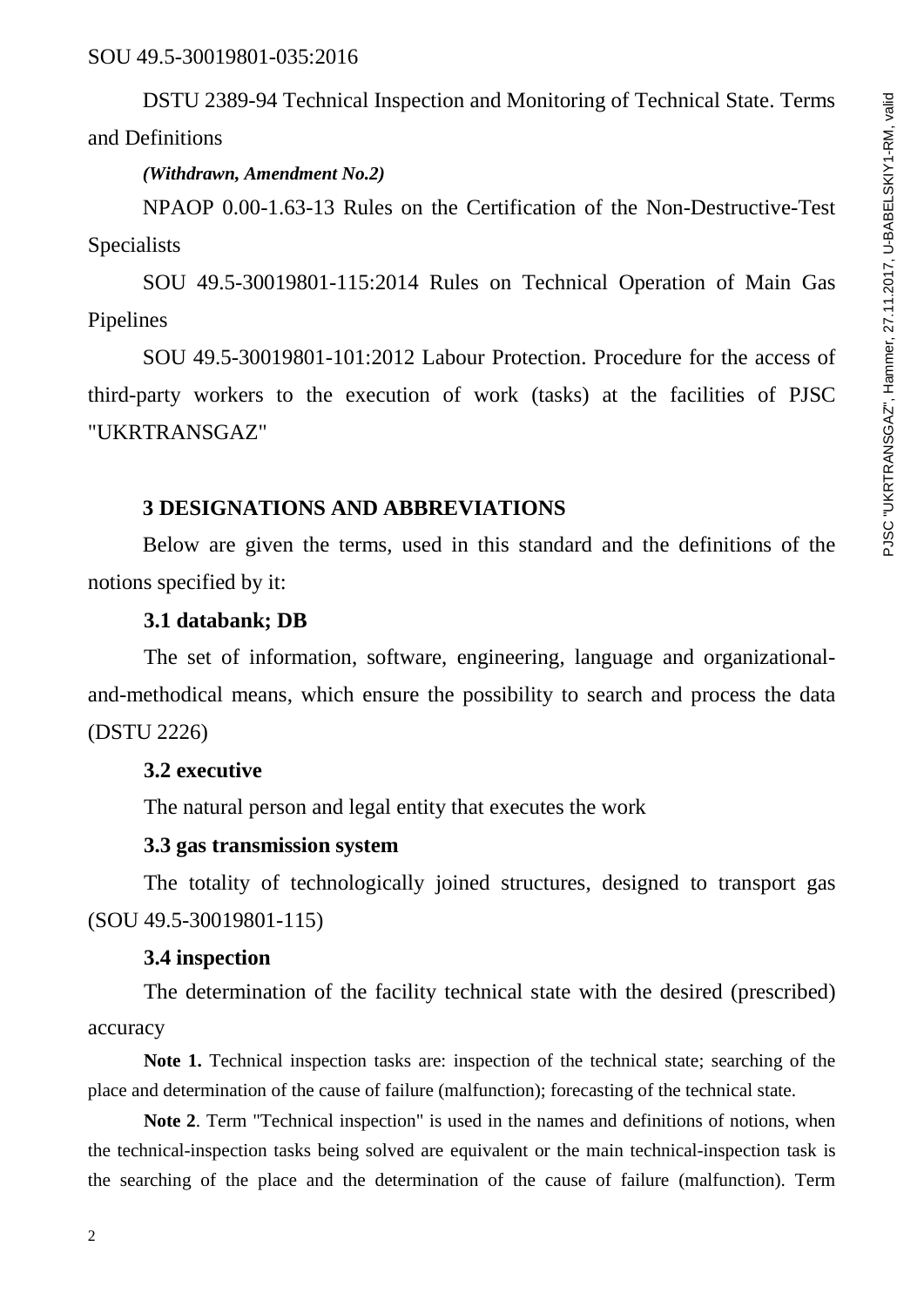"Inspection of technical state" is used, when the main technical-inspection task is the determination of the type of a technical state (DSTU 2389).

### **3.5 access**

The document, which certifies the right to execute the work on the inspection of the GTS process facilities, owned by PJSC "UKRTRANSGAZ".

### **3.6 technical expert**

Technical expert is a certified specialist, who is entitled to carry out a technical inspection and/or an expert examination.

### **3.7 expert opinion**

The document, which contains the results of the carried-out examination *(Withdrawn, Amendment No.2)*

### **3.8 customer**

The person, who obtains some services or work.

### **3.9 monitoring of a technical state**

Check of the conformity of the values of the facility parameters with the requirements of the technical documentation and the determination on this basis of one of the prescribed types of the technical state at this time.

**Note.** The types of a technical state are: for example, correct, operable, out-of-order, inoperable Etc. depending on the values of the parameters at this time (DSTU 2389)

### **3.10 entity**

The entity that is qualifying for the execution of the inspection work and at the PJSC "UKRTRANSGAZ" facilities

This standard also uses the following abbreviations:

**GTS** – a gas transmission system

**ILI** – in-line inspection *(Attached, Amendment No.2)*

**IRS** – ionising radiation sources *(Attached, Amendment No.2)*

**CEB** - central executive body" *(Attached, Amendment No.2)*.

### **4 GENERAL PROVISIONS**

4.1 To increase the quality of executed work, a technical conformity of the entities is determined, which qualify for the execution of inspection work at the facilities of PJSC "UKRTRANSGAZ" (entity) with regard to the declared types of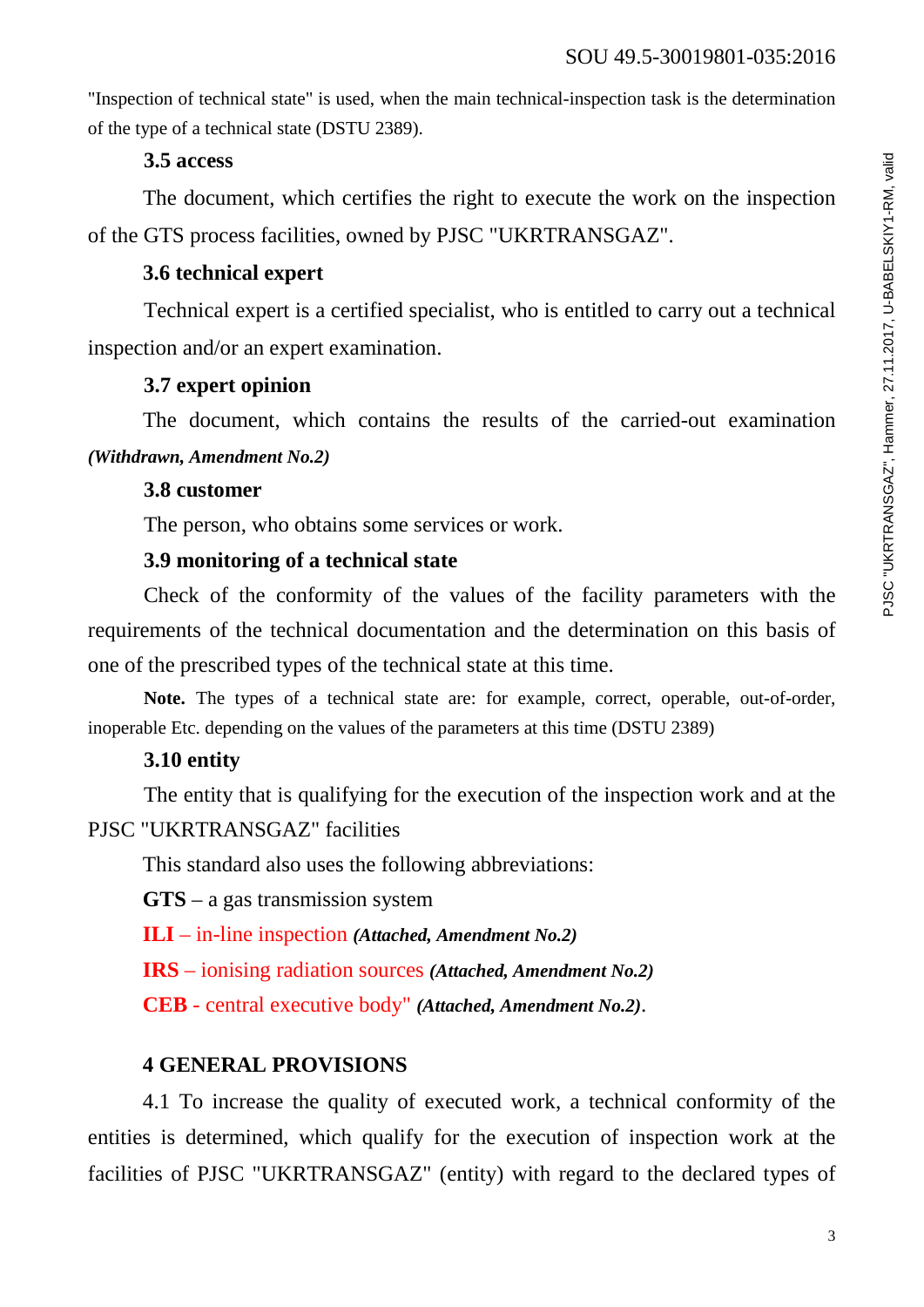inspection work.

4.2 The Examination Board considers the documents of the entities, carries out their examination, prepares and registers the Expert Opinions and Accesses to the execution of work on the inspection of hazardous machines, mechanisms, equipment, structures (Etc.) of the facilities of the gas transmission system owned by Public Joint Stock Company "UKRTRANSGAZ". (Access).

4.3 The agreements for the execution of inspection work between PJSC "UKRTRANSGAZ" and the work-executing entities are concluded only if there is the Access and exclusively to the work specified therein.

**Note.** The bidding documentation specifies the references to the page of the PJSC "Ukrtransgaz" site, whereon the electronic version of this standard is posted.

The access to the direct execution of the work at the facilities of PJSC "UKRTRANSGAZ" is carried out pursuant to the requirements of SOU 49.5- 30019801-121.

4.4 *(Withdrawn, Amendment No.2)*.

### **5 EXAMINATION BOARD**

5.1 In order to acknowledge the technical capacity of the entities to execute the declared inspection work, an Expert Committee is created for the inspection of the entities for the technical examination with regard to the inspection of the facilities of the gas transmission system (hereinafter the Expert Committee), the composition of which is approved by the order of PJSC "UKRTRANSGAZ".

5.2 The Examination Committee is a permanently standing body. The composition of the Expert Committee is approved by an order of PJSC "UKRTRANSGAZ". The Expert Committed is formed of the PJSC "UKRTRANSGAZ" employees (the members of the Expert Committee). The Expert Committee is headed by the Committee Head and its work is organised by the Head. The Deputy Head(s) of the Expert Committee and the Secretary of the Expert Committee are appointed by an order.

5.2.1 Head of the Expert Committee: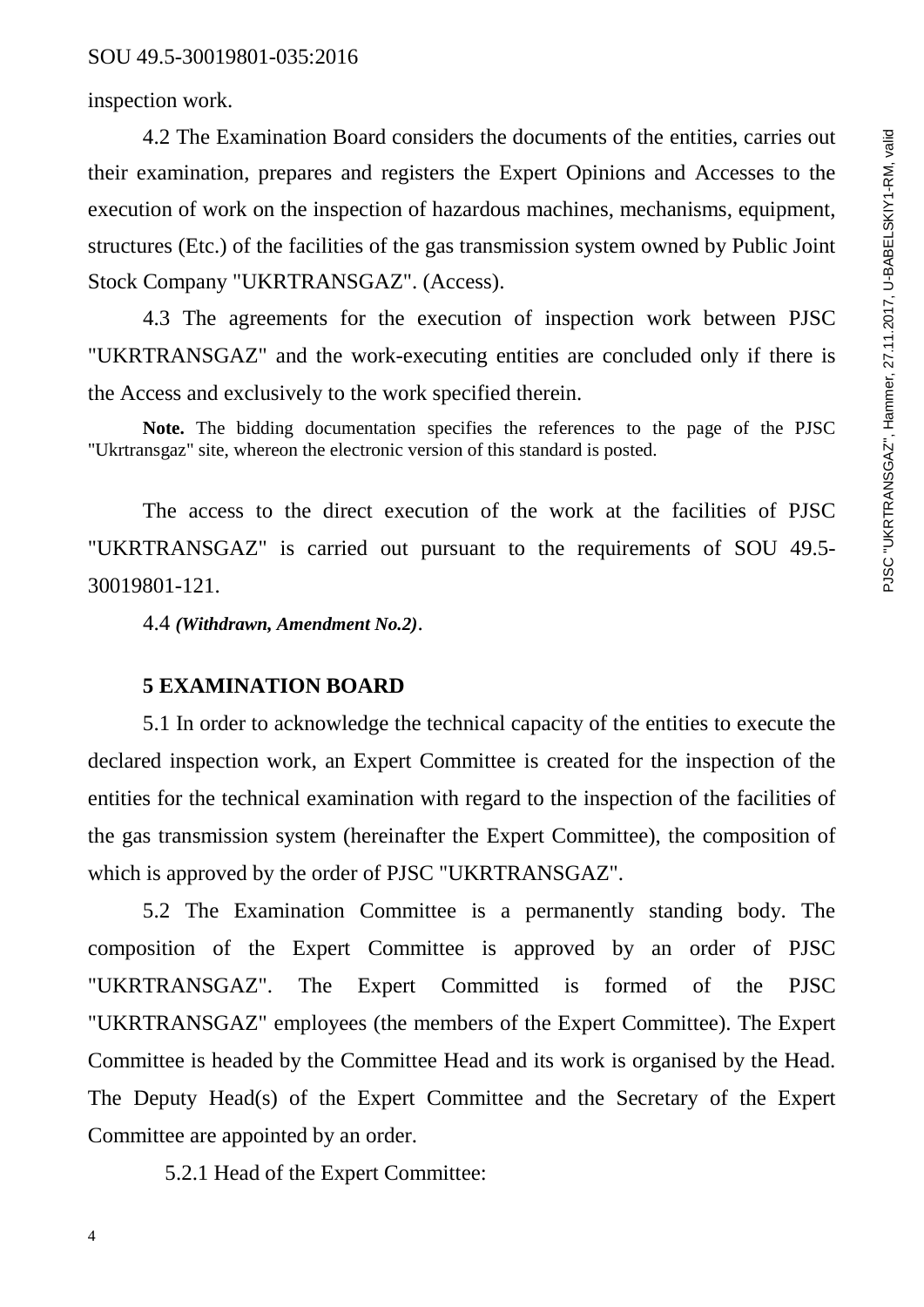- carries out the management of the Expert Committee work;

- submits urgent issues for the consideration of the Expert Committee, convenes the meetings of the Expert Committee (if necessary).

5.2.2 Deputy Head of the Expert Committee:

- by the order of the Expert Committee Head, or during the Head's absence, performs the duties of the Expert Committee Head as to the arrangement of the Expert Committee work;

- performs other functions, designated by the Expert Committee Head.

5.2.3 The Expert Committee Secretary's duties include:

- the execution and maintenance of logs, minutes, the Register of issued permissions and other documentation;

- the provision of the urgent notification of the Expert Committee members about the conducting date of on-site checks of entities;

- the storage of the documentation on the permission-issuing procedures.

5.2.4 The form of the Expert Committee work is the participation in carrying out the examination of the submitted documentation of entities and on-site checks. *(Amended, Amendment No.2)*.

5.3 Expert Committee:

- advises the entities with regard to the preliminary preparation of necessary documents;

- accepts the documents from the entities to carry out the examination;

- carries out the examination of the documents and materials, submitted to obtain the Access;

- carries out an on-site check of entities *(Amended, Amendment No.2)*;

- prepares and submits expert opinions with regard to the granting of the Access and the draft of the Access itself;

- arranges the monitoring of legislative, legal and regulatory documents in the sphere of the inspection of the process facilities of the GTS;

- maintains the data bank of the entities that have applied to PJSC "UKRTRANSGAZ" to obtain the Access and have obtained the Access;

5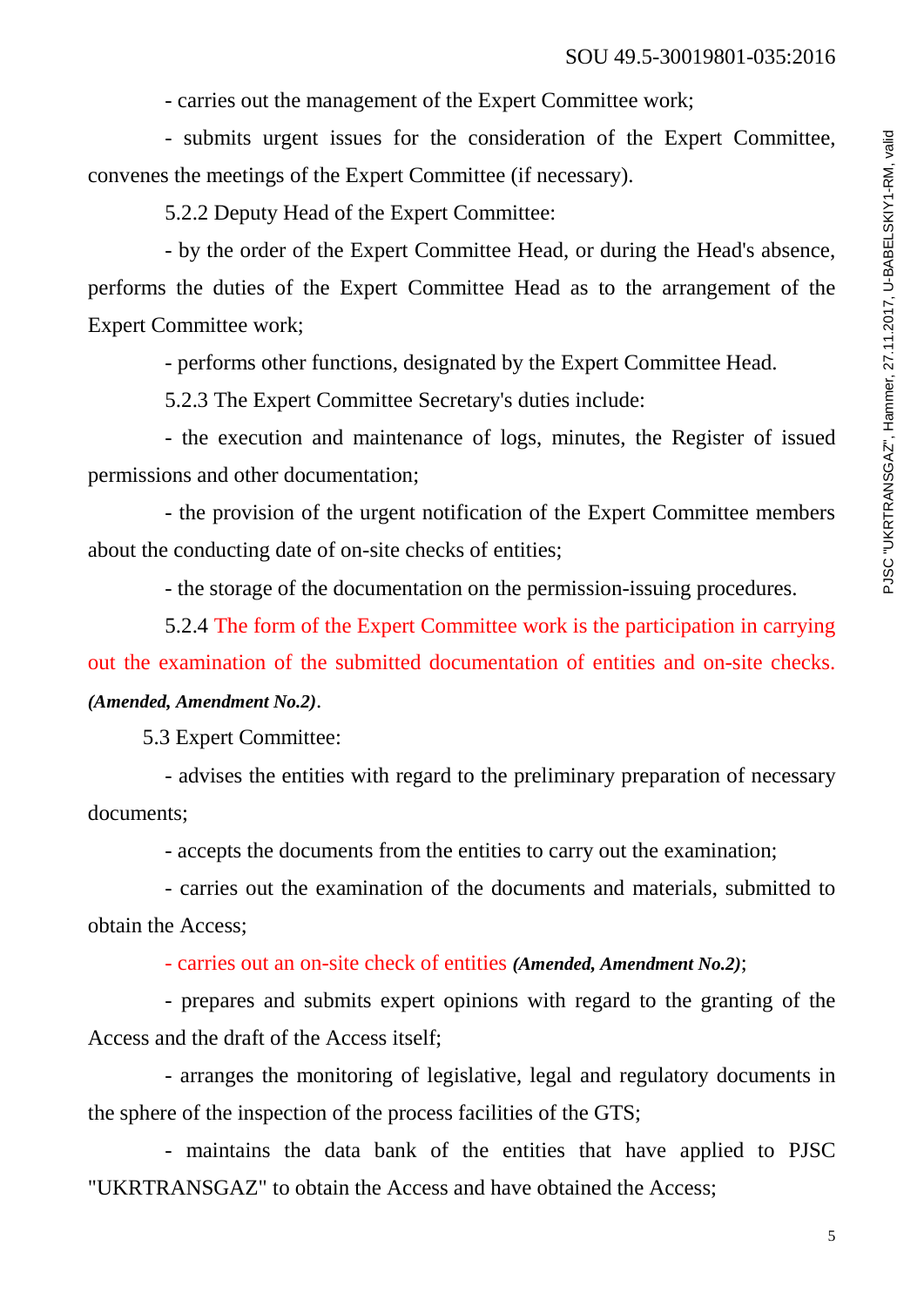- prepares the submission to cancel the Access and submits them for approval to PJSC "UKRTRANSGAZ";

- carries out the monitoring and arranges the sampling control over the quality of the inspection work carried out by the entities.

### **6 ARRANGEMENT OF WORK ON THE EXAMINATION OF DOCUMENTS**

6.1 The entity that is qualifying for the execution of the inspection work at the PJSC "UKRTRANSGAZ" facilities, submits the application, specifying the types of work, addressed to the Expert Committee Head (Annex A).

6.2 The entity attaches to the application properly executed documents in the paper and electronic form (file format \*.pdf), sufficient and necessary in order to confirm the ability to perform the types of technical inspection, specified in the application, the presence of which is provided for these types of technical inspection by the state regulatory documents of Ukraine, for example (but not limited to):

- a copy of the permission(s), issued by the central executive body (CEB) (service, inspection), which carries out the public supervision in the economicactivity sphere and other authorization documents (permissions, licenses Etc.), which are provided for by applicable regulatory documents, for the right to perform separate types of work, which concern the inspection work, as well as the mandatory work, associated with the inspection work;

- a copy of the Certificate on the accreditation of the respective-industry testing (measuring) laboratory or the document, issued by the authorized entity (body), which confirms the acknowledgement of measuring capabilities;

- other authorization documents (the license for construction and economic activities, the license for the right to use the ionising radiation sources (IRS) Etc.), which concern the declared types of work;

- a certificate on the entity structure;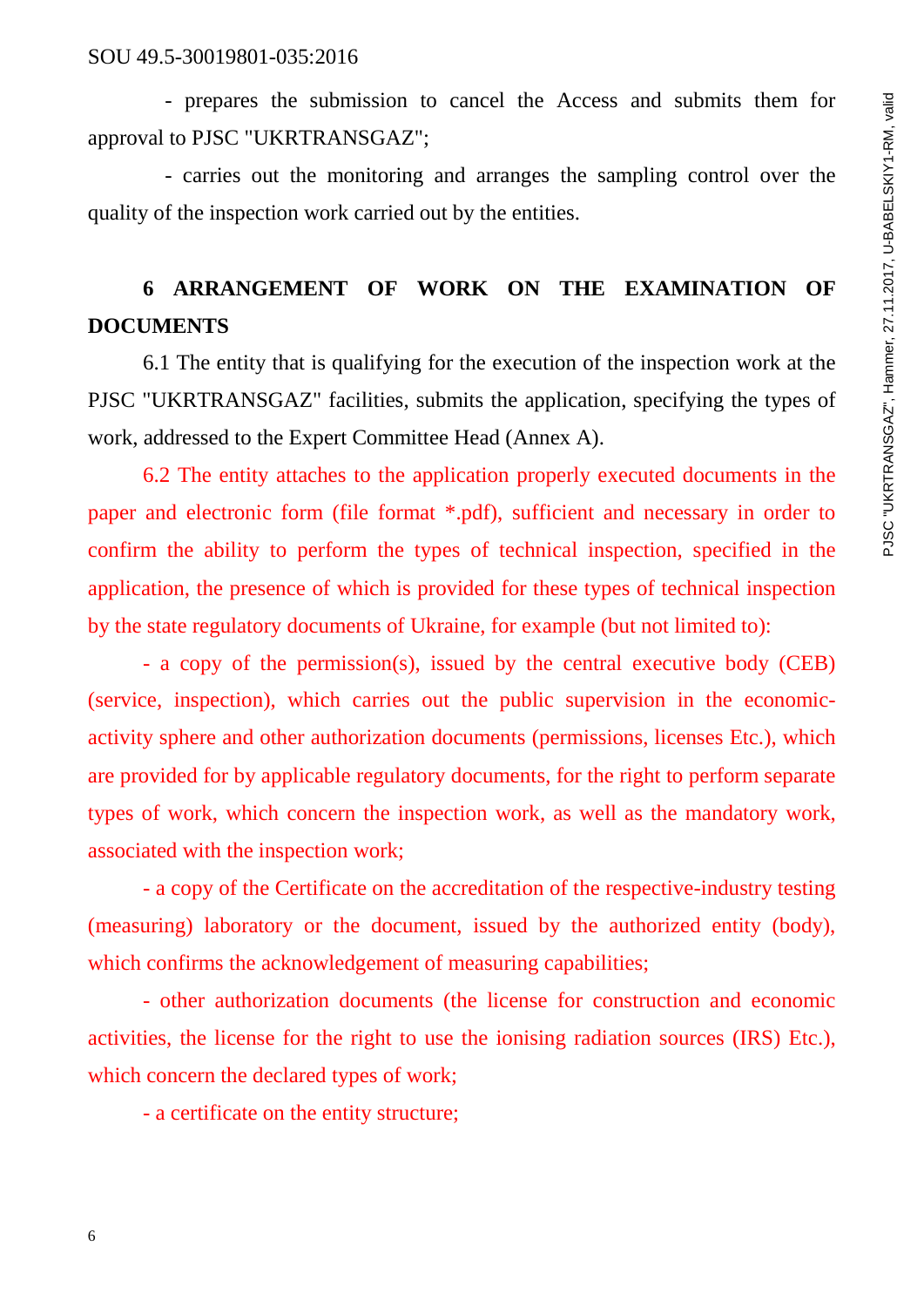- the list of the specialists, who perform the declared types of work, composed of regular employees, or the employees, who are employed under an employment agreement (without the recruitment of any subcontractors) (Annex B);

- copies of the qualification certificates for control-method specialists (the qualification certificates should be executed pursuant to NPAOP 0.00-1.63);

- copies of the certificates for the industrial-safety technical experts;

- the list of available owned measuring-technique means, equipment, software and hardware, required for the execution of the declared types of work (Annex C);

- the list of the regulatory documents applicable and actualized in Ukraine (including the regulatory and legal acts on labour protection and organizationalmethodical documents required for the conduct of the tests (destructive and nondestructive evaluation Etc.), which are required to perform the declared types of work (Annex D);

- the list of facilities, whereon the entity has worked for the last 2 years (with the list of executed work, which concern the inspection work declared). A reference in any form is submitted separately with regard to the in-line inspection (ILI) about the availability of experience in the rendering of services with pipeline ILI for the last 2 years, with a mandatory provision of information: the name of a pipeline operator; the name of a pipeline; the diameter of a pipeline; inspection volumes (the length of a pipeline section (sections), the inspection of which has been carried out); the type of the pig that has been used; the inspection year; the comments signed by the authorized persons of pipeline companies about the rendered services with the ILI of pipelines and their quality;

- a copy of the state registration (re-registration) certificate of a businessactivity subject;

- a copy of the entity articles of association.

In the event that the Entity, which is qualifying for the Access, is a nonresident of Ukraine, the submitted documents should be legalized in pursuant to the established procedure and/or have a notarized Ukrainian translation.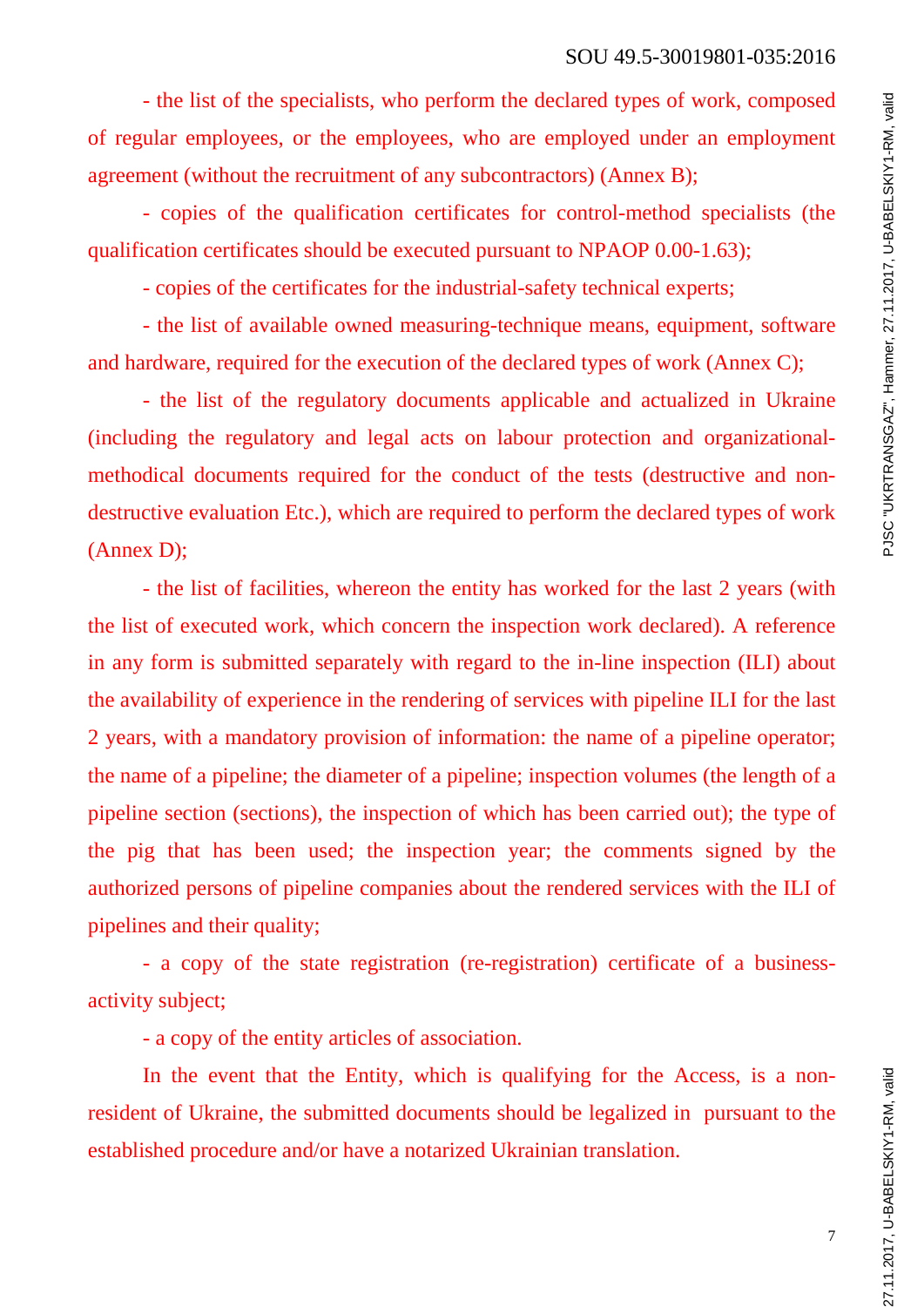Besides if the legislation of Ukraine does not provide for the obtainment by a legal entity or a natural person any documents, stated in the said list for the performance of a certain type of inspection work, specified in the entity application, the absence of this document shall not be any grounds for refusal in the gratning of the access to PJSC "UKRTRANSGAZ". *(Amended, Amendment No.2)*

6.3 The Expert Committee is entitled, if necessary, to demand additional documents, which concern the declared types of work, from the entity that is qualifying for the execution of inspection work.

6.4 On getting acquainted with the documents obtained, the Expert Committee Head, or in case of the Head absence, the Expert Committee Deputy Head, entrusts the Expert Committee members with the consideration of these documents and the preparation of the Expert Opinion according to the aspects of the work.

6.5 By the order of the Expert Committee Head, or in case of the Head absence, the Expert Committee Deputy Head, the Expert Committee Secretary forms the registration case, looks through the completeness of the documentation submitted, the conformity with the requirements of the forms, the validity of the authorization documents and submits the documentation for the consideration by the Expert Committee members (the documents are submitted in the electronic form (scans) or prepares the letter with a motivated refusal (in case of the documentation incompleteness, its inconformity with the requirements of this standard, the absence or invalidity of the authorization documents Etc.). The letter with the refusal is handed over for the signature by the Expert Committee Head or the Expert Committee Deputy Head. *(Amended, Amendment No.2)*

6.6 The Expert Committee members check the documents in order to establish the conformity with the following qualification criteria:

- the availability of the equipment, and material and technical base;

- the availability of the employees of a proper qualification, who have necessary knowledge and experience;

- the availability of the documented experience of the performance of a similar agreement. *(Amended, Amendment No.2)*

8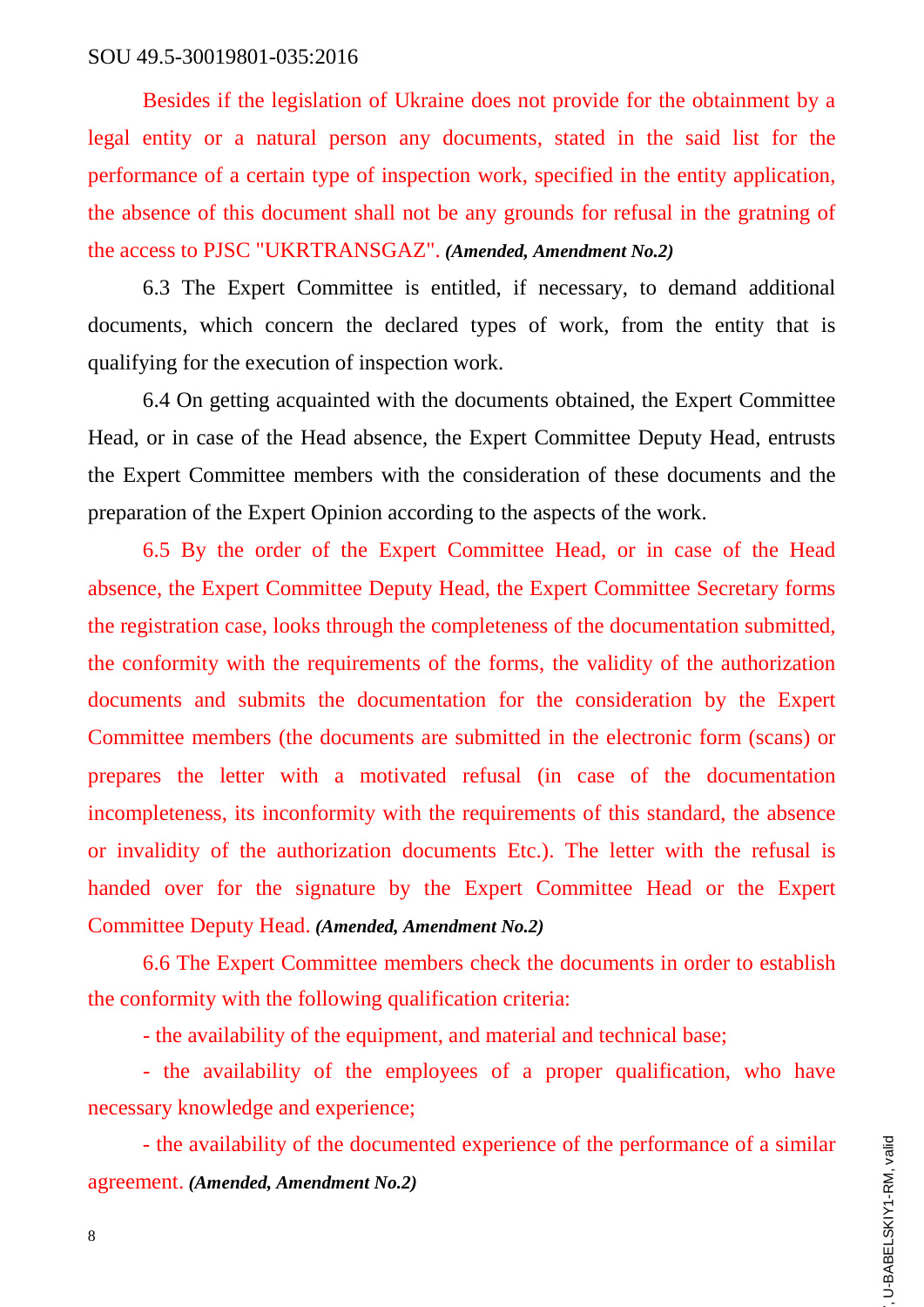6.7 The Expert Committee members are obliged to consider the entity documents and prepare the comments with regard to the possibility to grant the Access or with regard to the refusal to issue the Access within the period, which does not exceed 10 business days from the time when the documents are received.

Failing the motivated refusal, the Access should be registered within the period, which does not exceed one month from the date when the entity documents are officially received.

If an on-site check is required pursuant to 6.9, the document consideration period is prolonged for the time, required to carry out such a check. *(Amended, Amendment No.2)*

6.8 If the entity documents do not comply with the requirements pursuant to 6.2 – 6.3, the Expert Committee Secretary sends the entity a letter with the comments and proper recommendations with regard to the documents submitted within the period, which does not exceed 3 business days by virtue of the comments made by the Expert Committee members. Besides, the further document consideration period is established from the time when an answer from the entity is received and such a period does not exceed one month.

The procedure for the consideration of the entity documents is suspended until the documents that comply with the requirements pursuant to  $6.2 - 6.3$  are received.

6.9 To check the preparedness of the entity for execution of the declared types of work more comprehensively, the Expert Committee Head, or in case of the Head absence, the Expert Committee Deputy Head, on their own initiative, or according to the notification of the Expert Committee members, sends an expert group to the entity for the purpose of the check of the actual availability and the conformity of the submitted materials in order to receive the Access (original authorization documents, the stock of instruments, the original documentation with regard to the staff composition, the regulatory documentation and other issues). The Expert Committee group may be formed both from the Expert Committee members and from other specialists of PJSC "UKRTRANSGAZ". The expert group shall coordinate the date and period of the on-site check with the entity. The total period, within which the onsite check must be carried out, should not exceed 30 calendar days, except the cases,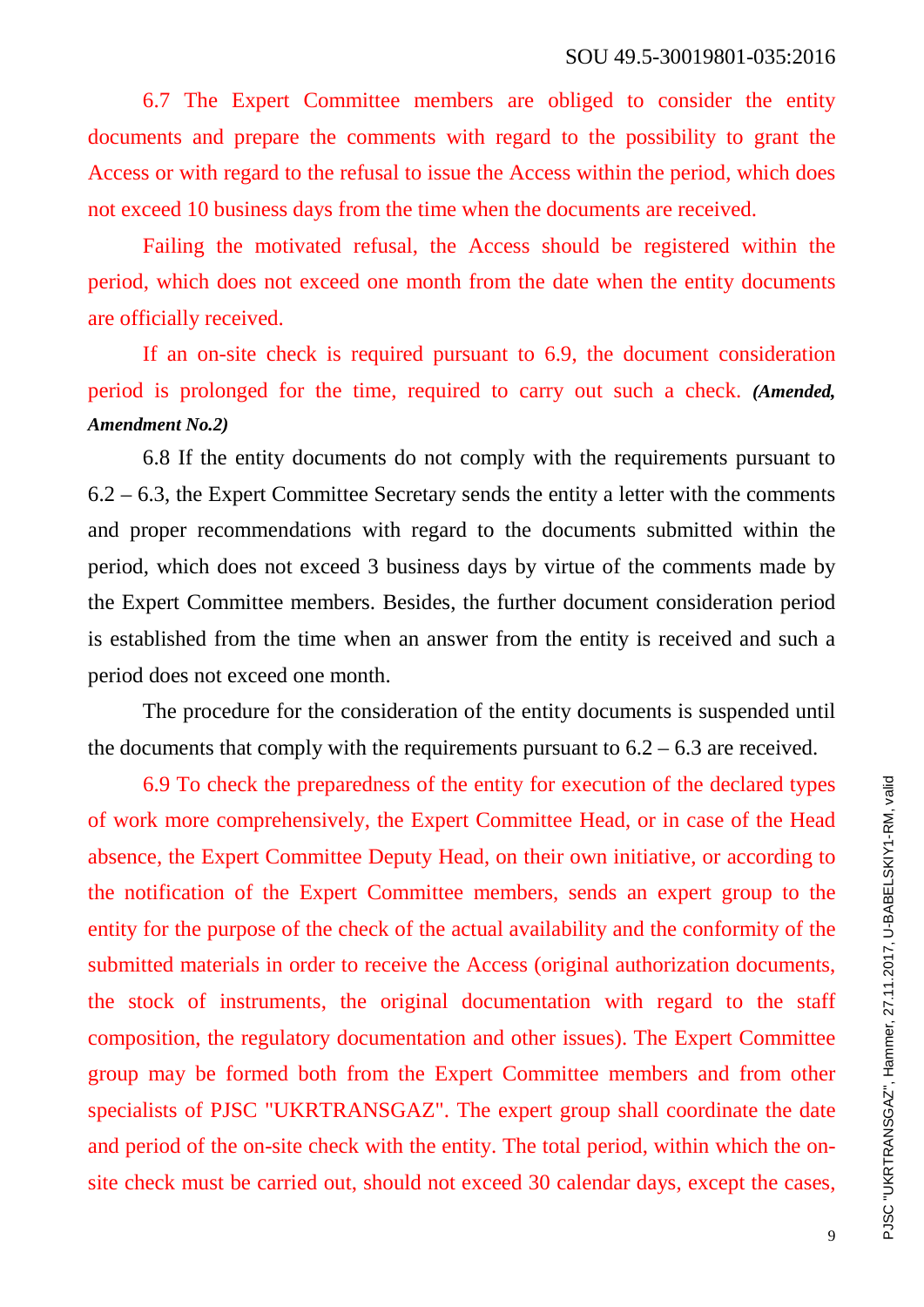when the extension of such a period occurs on the entity's initiative. PJSC "UKRTRANSGAZ" shall not be responsible for an untimely receipt of the Access if the entity has not coordinated the on-site check, including the extension of such a period on the entity's initiative.

The expert group checks, directly in the entity:

- provision with the machines, equipment, hardware and software sets, measuring and monitoring tools;

- the staff composition of specialists;

- the availability of applicable authorization documents;

- the provision with applicable and actualized regulatory documents;

- other issues with regard to the determination of the possibility to execute by the entity of the work on the inspection of the process facilities of the gas transmission system owned by PJSC "UKRTRANSGAZ".

According to the check results, the expert group members and the entity representative/representatives draw up and sign the deed in duplicate. One copy of the deed is submitted to the Expert Committee Secretary and the other copy is left with the entity.

If some deficiencies are detected, the procedure for the consideration of the entity documents is suspended until the entity submits the confirmation about their removal.

An on-site check of entities is obligatorily carried out in the following cases:

- the initial application, the application after one month since the date when the validity of the previous Access expires (on having stated that the work on the expert examination and combined inspections of the anticorrosive protection means and the corrosive condition of the main-gas-pipeline facilities is completed);

- the application after a cancelation of the Access ahead of the schedule. *(Amended, Amendment No.2)*

6.10 The decision about the refusal to issue the Access for certain types of work from those declared is taken in case of:

- failure by the entity to submit the required documents or their incorrect execution;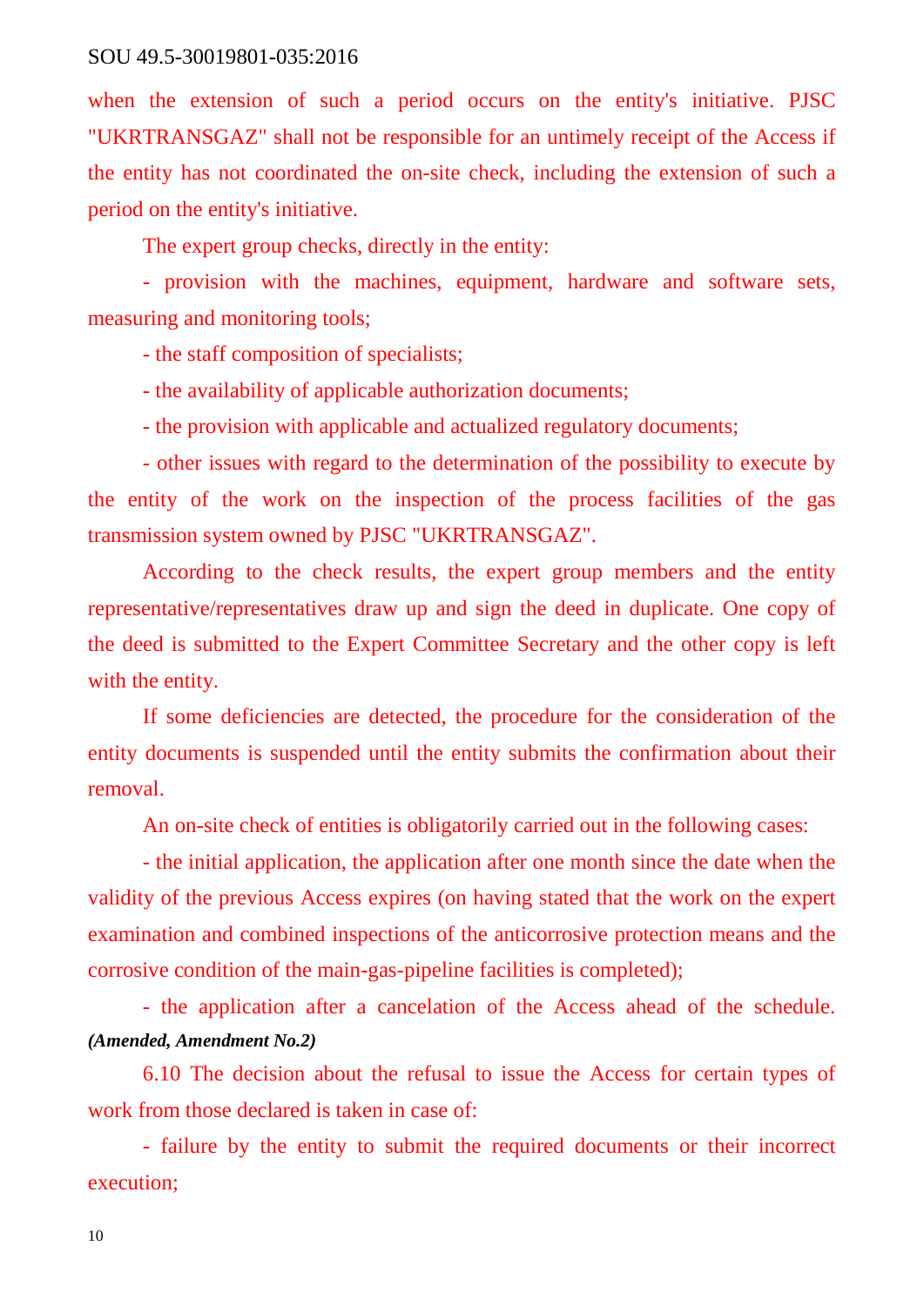- submission of unreliable data;

- lack of the qualified staff;

- lack of the required stock of instruments and another logistical support;

- lack of the industrial-safety technical experts in the declared types of work, who are regular employees of the personnel composition;

- the presence of a negative comment given by the PJSC "UKRTRANSGAZ" units with regard to the quality of the work executed;

- the presence of substantiated comments. *(Amended, Amendment No.2)*

6.11 After being refused in the Access, the entity may resubmit the application not earlier than one month since the refusal in the granting of the Access. *(Attached, Amendment No.2)*

6.12 If the applicant is qualifying for the obtainment of the Access to the execution of a few different types of work, the Access is granted to those types of work, for which there are no comments, if there are some comments for part of them. For the rest of types of work some comments are submitted, and the customer may resubmit a separate application about the obtainment of the access to such work pursuant to the procedure provided for by 6.11. *(Attached, Amendment No.2)*

### **7 PROCEDURE FOR THE EXECUTION OF THE EXPERT OPINION AND ACCESS**

7.1 On having examined the materials submitted (having inspected the enterprise), the Expert Committee members draw up an Expert Opinion.

7.2 The Expert Opinion contains the following structural elements:

- title page (Annex E);

- main part (Annex F).

**Note.** The points in the Expert Opinion being general provisions, the grounds for the conduct of the examination, the Expert Committee composition, the description of the examination object are filled in by the Expert Committee Secretary. The points in the Expert Opinion being comments and notes, opinions and recommendations, the validity period of the Admission are jointly filled in by the Expert Committee Secretary and its members.

11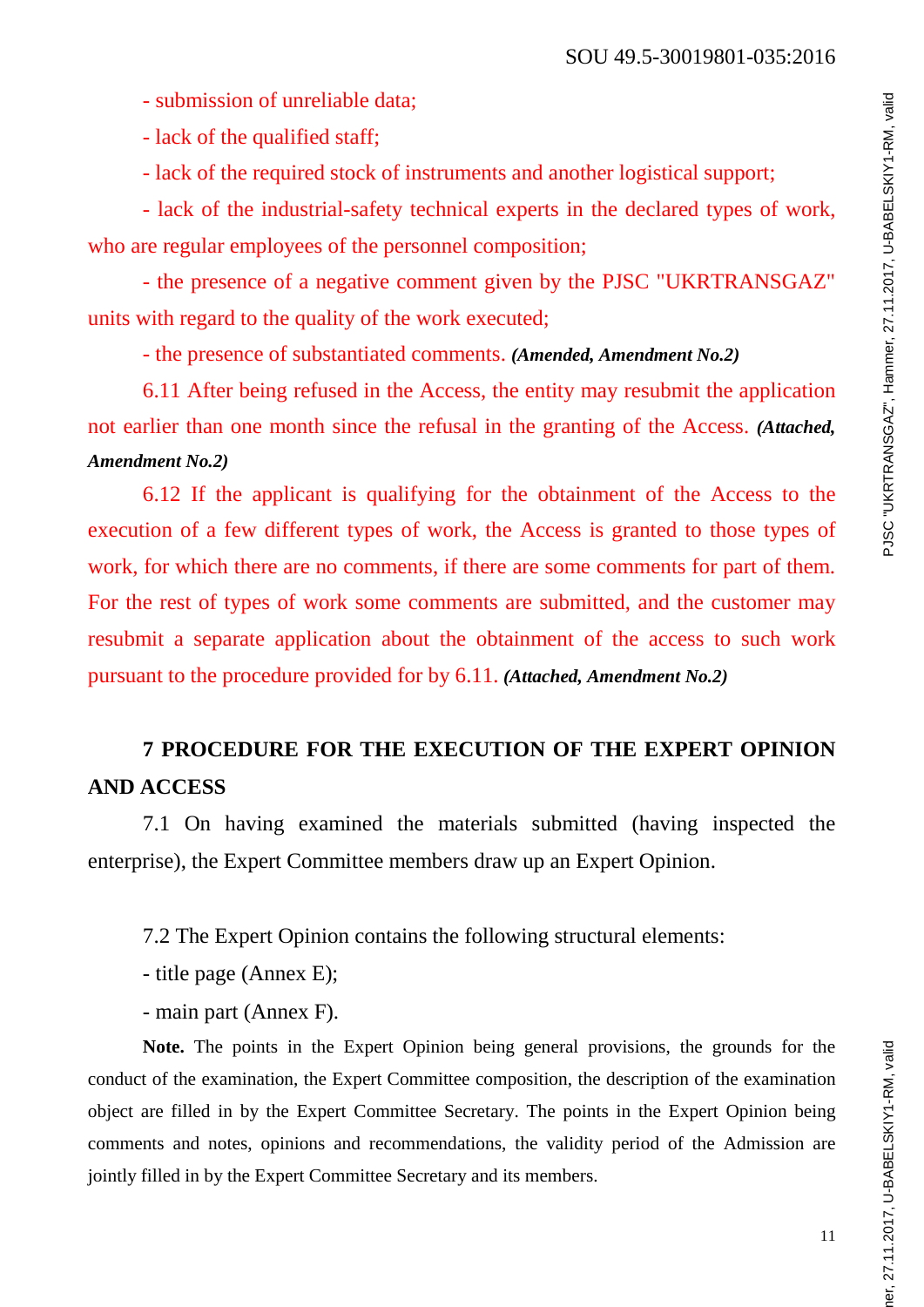7.3 The Expert Opinion is signed by the Expert Committee members and confirmed by the Expert Committee Head, or in case of the Head absence, by the Expert Committee Deputy Head.

7.4 The Expert Committee Secretary registers the Expert Opinion in the registration log (Annex G).

7.5 The Expert Committee Secretary prepares the Draft Admission by virtue of the approved Expert Opinion.

7.6 The Draft Access (Annex H) together with the Expert Opinion are submitted for the signature by the Expert Committee Head or the Expert Committee Deputy Head.

7.7 The Expert Committee Secretary registers the signed Access in the registration log (Annex I) and issues this Access to the representative of the entity, which is qualifying for the execution of the inspection work, under a signed receipt.

7.8 The validity period of the Access is assigned by the Expert Committee decision, but not longer than three years.

The validity period of the Access may not exceed the validity period of the permission, issued by the central executive body (service, inspection), which carries out the public supervision in a certain economic-activity sphere and other authorization documents (permissions, licenses) for the right to perform separate types of work, which are provided by the applicable regulatory documents; *(Amended, Amendment No.2)*

### **8 PROCEDURE FOR THE CANCELLATION OF ACCESS AND ITS RENEWAL**

8.1 The initiator of the cancellation of the Access may be the structural units of PJSC "UKRTRANSGAZ" or an Expert Committee member according to the results of the check of the outcomes of the work by sampling control or assessment on the part of the central executive body (service, inspection), which carries out the public supervision in a certain economic-activity sphere. *(Amended, Amendment No.2)*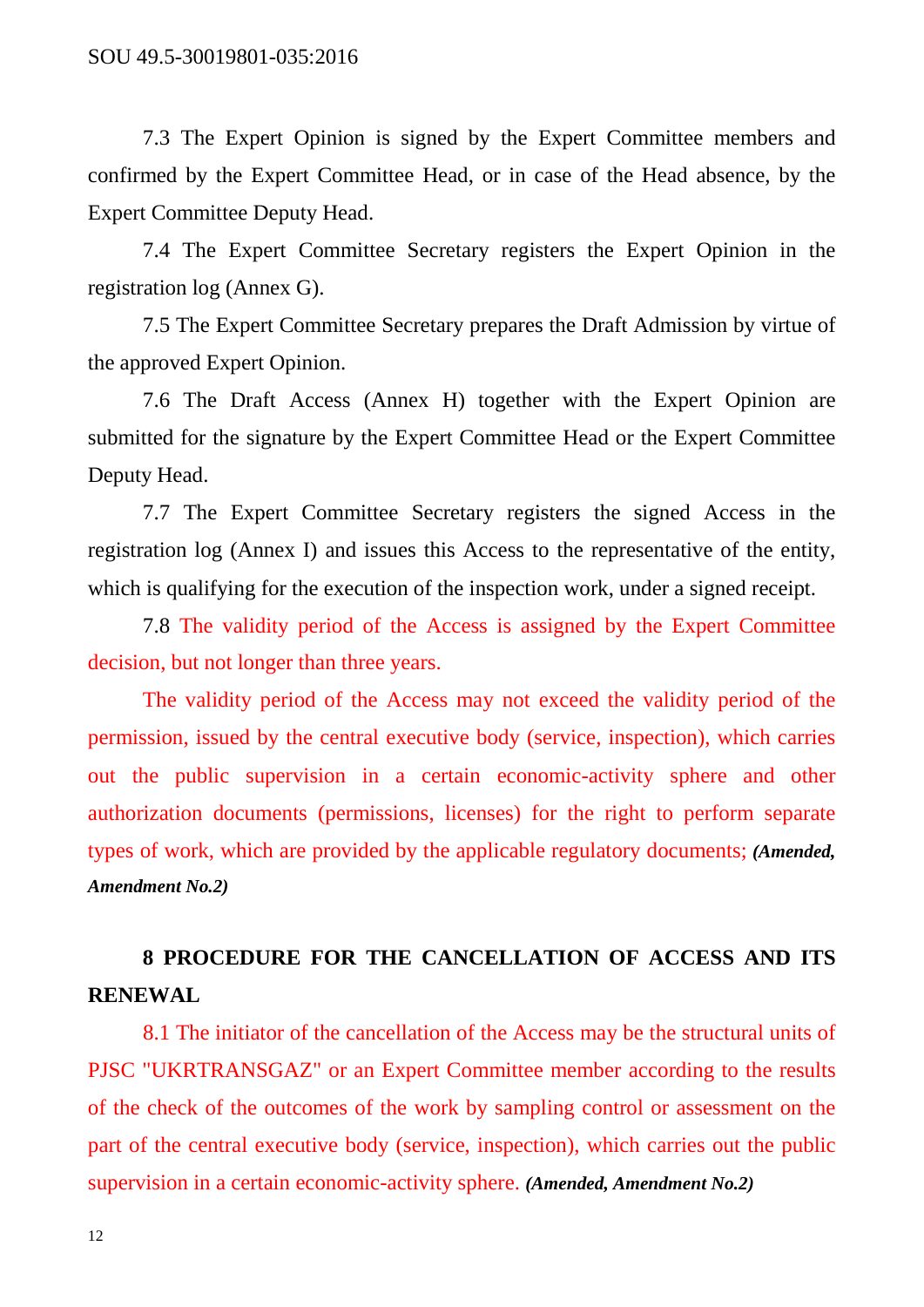8.2 The grounds for the cancellation of the Access may be:

- failure to perform or improper performance (including the breach of the performance-time limits) by the Executive of the requirements of the agreement with the Customer;

- violence by the Executive of the technique for the execution of the work;

- submission by the Executive of unreliable data according to the measuring and monitoring results;

- obstruction of the conduct by the Customer's or Expert Committee's officials of the check over the observance by the Executive of the Access terms;

- detection (according to the results of a sampling check) of the violations or considerable changes that make impossible the execution of the entire scope of work under the applicable Access.

**Note.** A sampling inspection of the entity, which has a valid Access, is assigned by the Expert Committee Head or, in case of the Head absence, by the Expert Committee Deputy Head, pursuant to the application filed by the branches of PJSC "UKRTRANSGAZ" or according to the notification sent by the Expert Committee members, given the substantiated (reliable) information with regard to the considerable changes in the entity (authorization documents, personnel ones, technical support, Etc.);

- the presence of substantiated comments. *(Amended, Amendment No.2)*.

8.3 The Expert Committee prepares the notification with regard to the cancellation of the Access. By virtue of the notification sent by the Expert Committee, the Access is cancelled by the Expert Committee Head, or in case of the Head absence, by the Expert Committee Deputy Head.

The information on the cancellation of the Admission is sent by the letter to the entity, the Access of which has been cancelled, and the branches of PJSC "UKRTRANSGAZ".

8.4 To revalidate the cancelled Access, the entity may submit an application pursuant to 6.1, 6.2 not earlier than one month since the date of the Access cancellation. To attach the application with the confirmation about the removal of the comments, because of which the Access has been cancelled. *(Amended, Amendment No.2)*.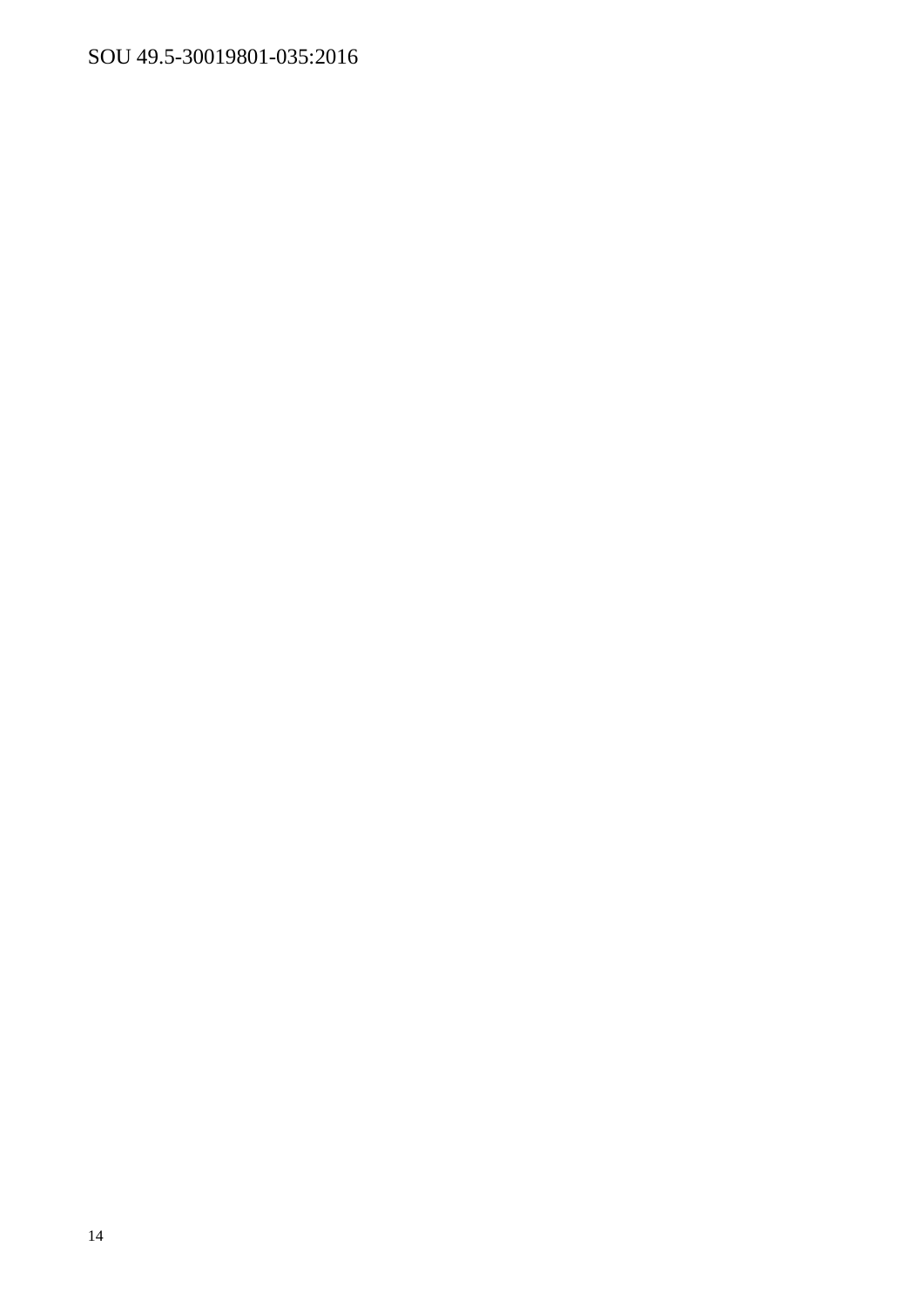### **ANNEX A**

(mandatory) *(Amended, Amendment No.2)*.

### **Application Form on the Obtainment of Access**

**for the Execution of the Work on the Inspection of Hazardous Machines,** 

**Mechanisms, Equipment, Structures (Etc.) of the GTS Facilities Owned by** 

### **PJSC "UKRTRANSGAZ".**

In the entity letterhead

 $(position<sup>*</sup>)$ 

\_\_\_\_\_\_\_\_\_\_\_\_\_\_\_\_\_\_\_\_\_\_\_\_\_\_\_\_\_\_\_\_\_\_ (full name)

### **APPLICATION**

Please draw up the Access to the execution:

(please specify the types of work and equipment (facilities), whereon they are executed)

Annexes: documents pursuant to 6.2.

**Note:** When the application on the obtainment of the Access for the ILI execution is legalized, the ILI (geometric research, MFL, TFI) method and the diameters of gas pipelines are specified.

Entity manager

\_\_\_\_\_\_\_\_\_\_\_\_\_\_\_\_\_\_

(position) (personal signature) (full name)

\_\_\_\_\_\_\_\_\_\_\_\_\_\_\_\_\_\_\_\_\_\_\_\_\_\_\_\_\_\_\_\_\_\_

L.S.

<sup>(</sup> ٭ The position of the person, appointed by the order of PJSC "UKRTRANSGAZ", the Expert Committee Head, or in case of the Head absence, by the Expert Committee Deputy Head.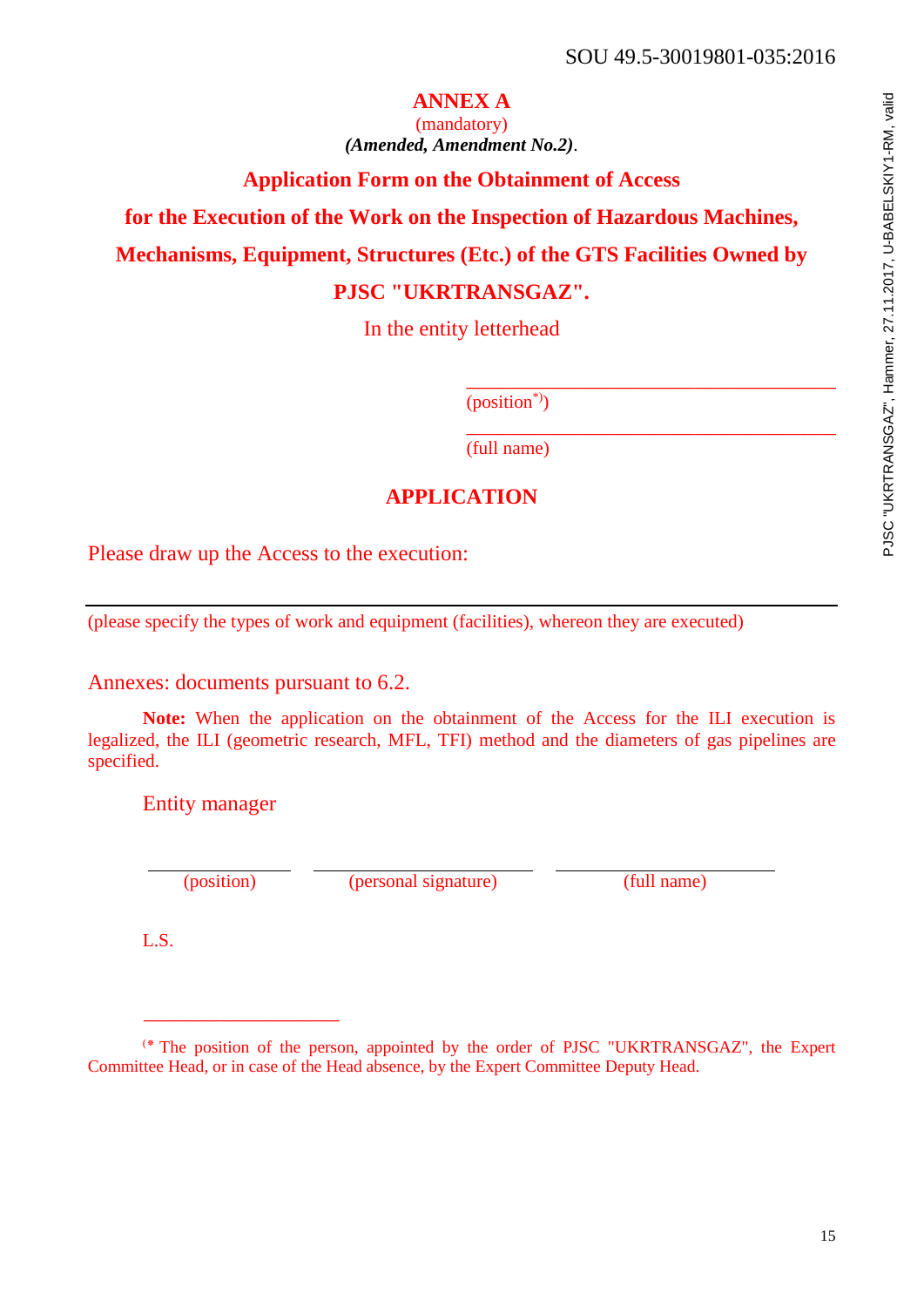### **ANNEX B**

(mandatory)

### **Form of the personal composition of the entity specialists**

List of the specialists, who execute the declared types of work

| Full<br>name | Positio<br>n | Educati<br>on | Educational<br>establishment,<br>diploma No.,<br>graduation year | Record of<br>service<br>pursuant to<br>the<br>employment<br>type | Advanced<br>training form | Attestation<br>(certification)<br>data | Certificat<br>e No. | Production<br>sector |
|--------------|--------------|---------------|------------------------------------------------------------------|------------------------------------------------------------------|---------------------------|----------------------------------------|---------------------|----------------------|
|              |              |               |                                                                  |                                                                  |                           |                                        |                     |                      |

*Entity manager*

(position) (personal signature) (full name)

*The Executive*

(position) (personal signature) (full name) (telephone)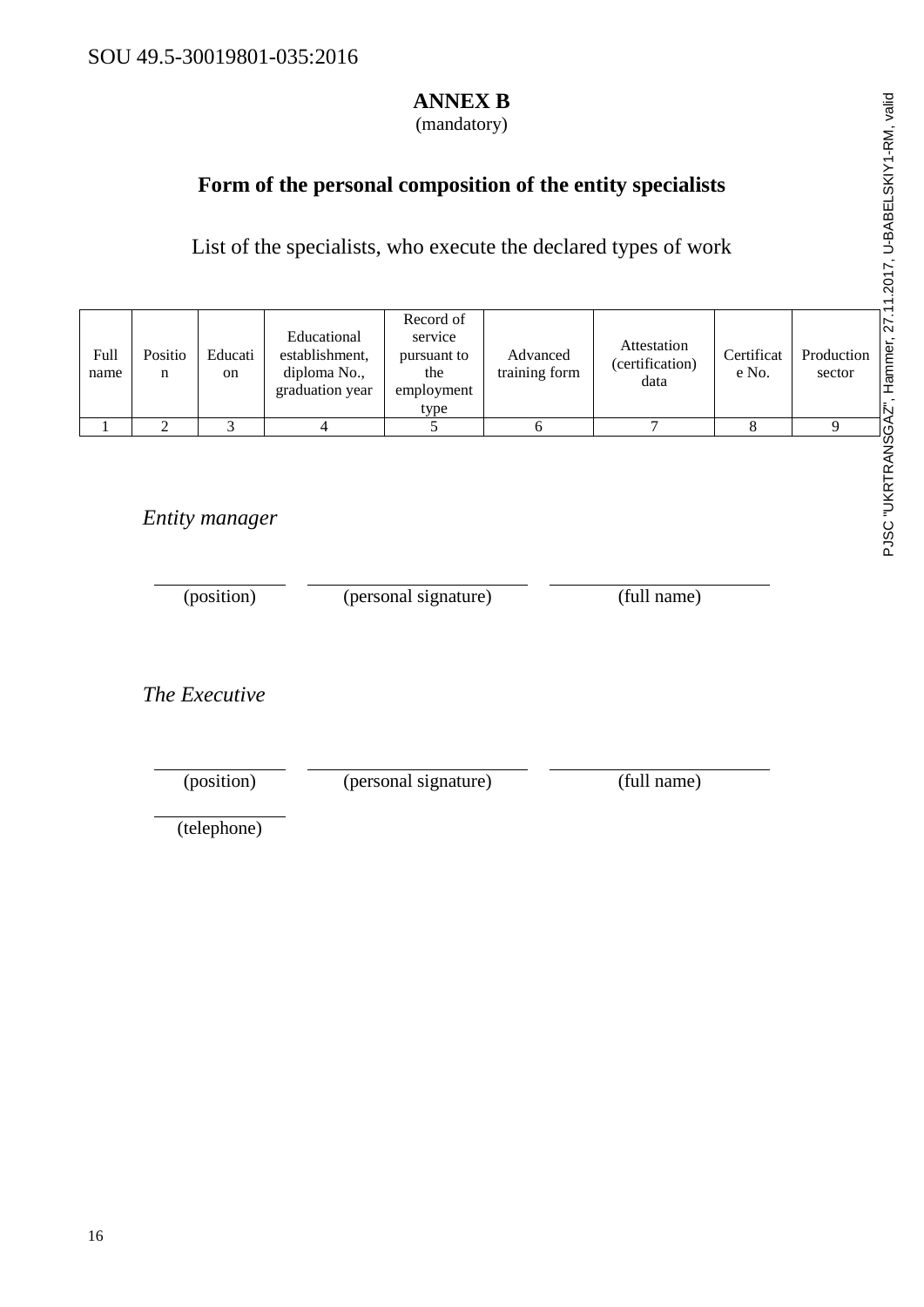# PJSC "UKRTRANSGAZ", Hammer, 27.11.2017, U-BABELSKIY1-RM, valid PJSC "UKRTRANSGAZ", Hammer, 27.11.2017, U-BABELSKIY1-RM, valid

### **ANNEX C**

(mandatory)

### **Form of available (owned) measuring-technique means, required for executing the declared types of work**

### List of available (owned) measuring-technique means, required for executing the declared types of work

| gn                                                                                                       |       |                | $\widehat{\mathbf{c}}$ |                                              |                                | Right of way (RoW) metrological support                  |                                  |                             |                                            |
|----------------------------------------------------------------------------------------------------------|-------|----------------|------------------------|----------------------------------------------|--------------------------------|----------------------------------------------------------|----------------------------------|-----------------------------|--------------------------------------------|
| techniq<br>their<br>characteristics<br>of the<br>ड<br>.පු<br>ម្ព<br>metrol<br>Name<br>measuring<br>means | Model | Year<br>manufa | number<br>Factory      | (Amended,<br>$\infty$<br>ent<br>mend<br>wned | attestation<br>date<br>Initial | tto<br>verification<br>carries<br>Entity<br>which<br>the | verification<br>date<br>ast<br>ᆸ | Verification<br>periodicity | maintenance<br>responsibl<br>Person<br>for |
|                                                                                                          |       | 3              | 4                      |                                              | n                              |                                                          | 8                                |                             | 10                                         |

### *Entity manager*

(position) (personal signature) (full name)

*The Executive*

(position) (personal signature) (full name)

(telephone)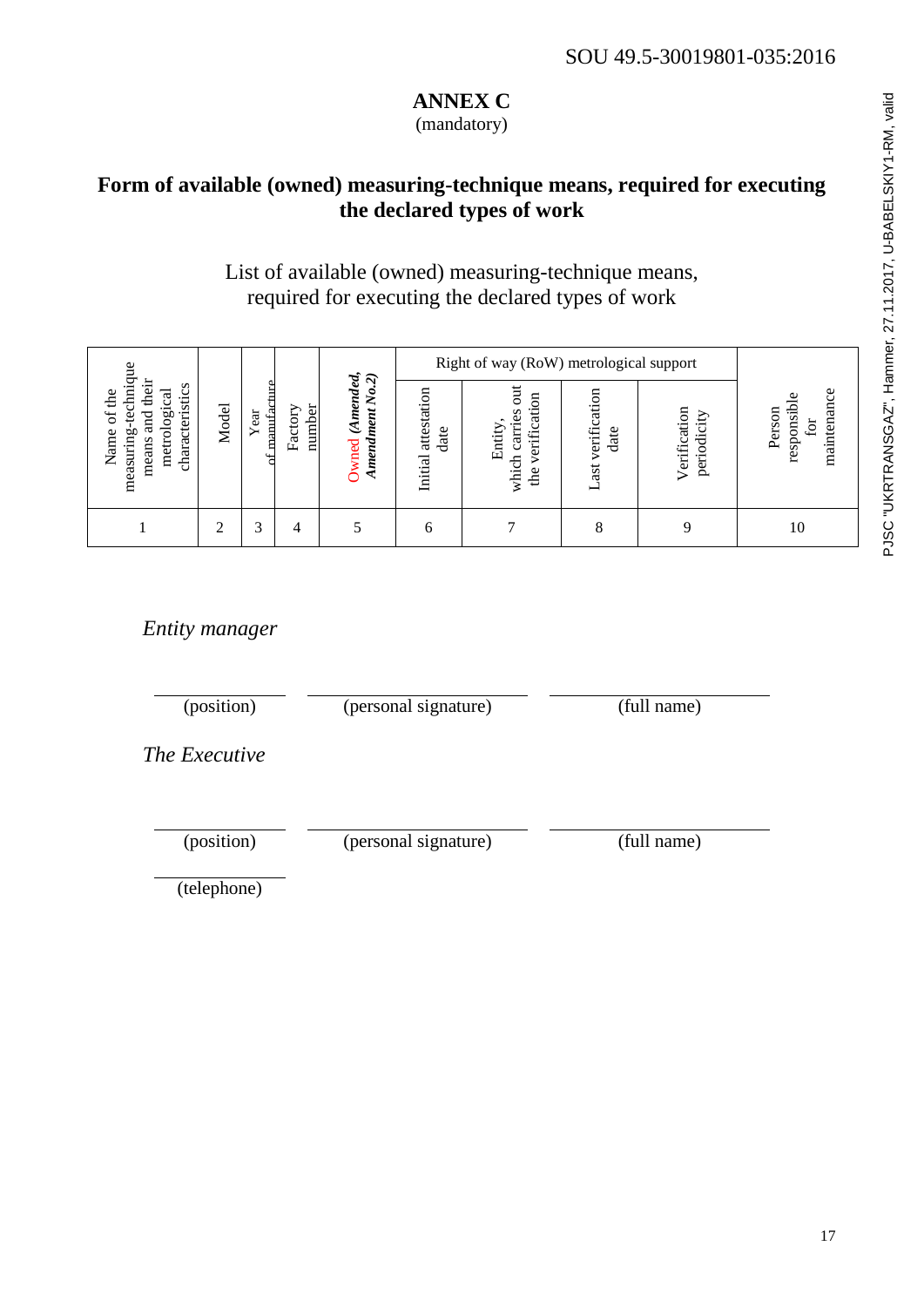### **ANNEX D**

(mandatory)

### **List Form of Available Regulatory Documents, Required for the Execution of the Declared Types of Work**

List of available regulatory documents,

required for the execution of the declared types of work

|                                             |                                                  | Regulatory document, which regulates the<br>facility indicators |                                              |                                   |                                         |                                           | Regulatory document, which regulates<br>the measuring techniques |                                                               |                       |                                        |  |
|---------------------------------------------|--------------------------------------------------|-----------------------------------------------------------------|----------------------------------------------|-----------------------------------|-----------------------------------------|-------------------------------------------|------------------------------------------------------------------|---------------------------------------------------------------|-----------------------|----------------------------------------|--|
| đ<br><b>Diject</b><br>◡<br>ಡ<br>Φ<br>ā<br>Ľ | ≃<br>ation<br>ЪÓ<br>esign<br>name<br>Ã<br>ರ<br>g | pipe<br>ator<br>₩<br>Φ<br>Š<br>₽                                | ators<br>alue<br>ಲ<br>istä<br>ated<br>5<br>≃ | ⊒<br>ದ<br>БĪ<br>m<br>g<br>€<br>ಕಿ | ∼<br>ទ<br>Έä<br>$\sin$<br>ame<br>≏<br>ರ | mg<br>Ξ<br>eası<br>5ŕ<br>Φ<br>$\sqrt{am}$ | 60<br>ran<br>dicator<br>Ħ<br>easureme<br>흡                       | S<br>0<br>≒<br>eristic<br>suremen<br><b>naract</b><br>ದ<br>me | ි<br>≃<br>g<br>ನ<br>Z | ā<br>g<br>ನ<br>ame<br>ರ<br>ੜ<br>z<br>ಕ |  |
|                                             |                                                  |                                                                 |                                              |                                   | h                                       |                                           |                                                                  | Q                                                             | 10                    | 11                                     |  |

### *Entity manager*

(position) (personal signature) (full name)

*The Executive*

(position) (personal signature) (full name)

(telephone)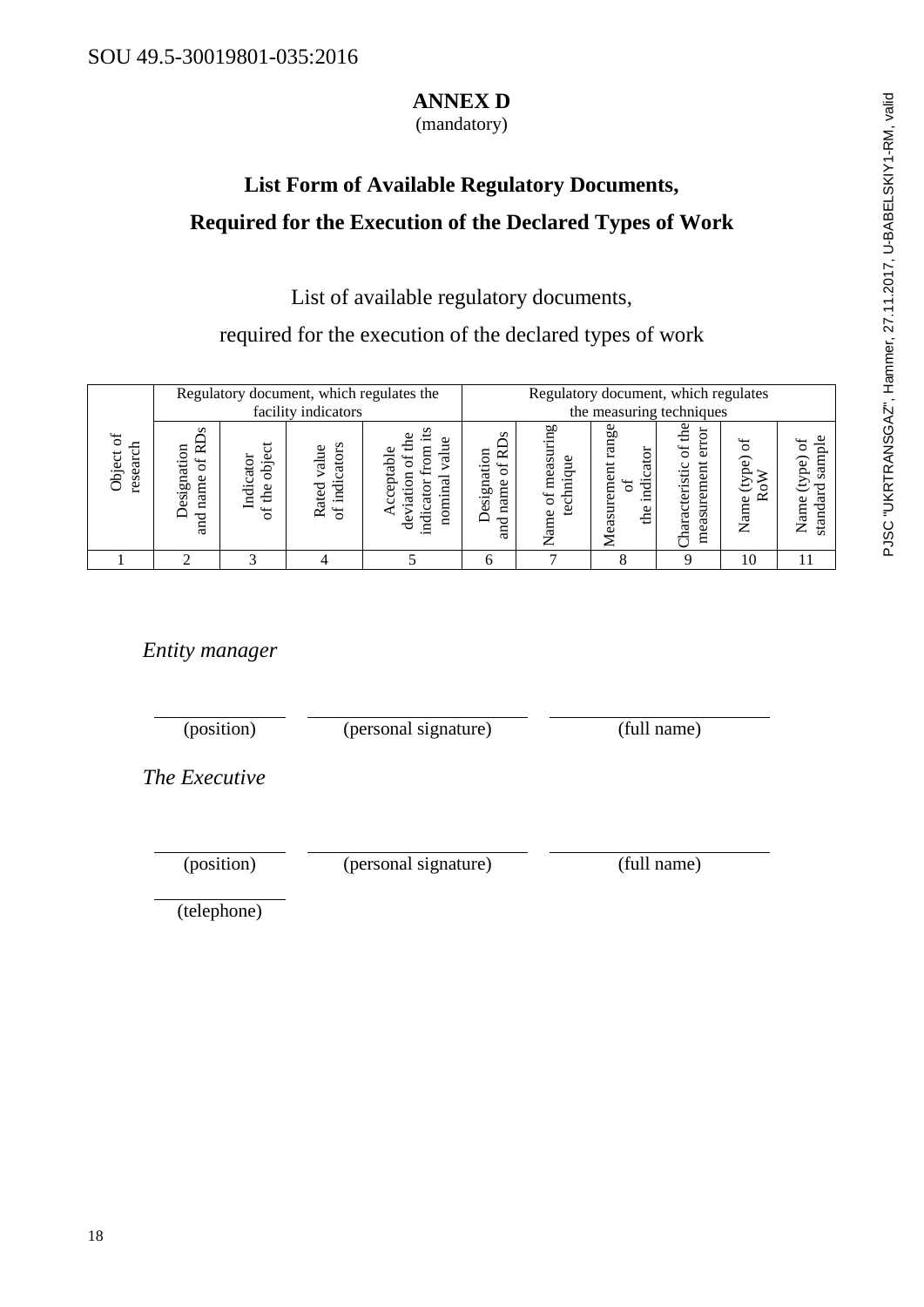### **ANNEX E**

(mandatory)

### **Title-Sheet Form of the Expert Opinion**

### APPROVED BY

Head of the Expert Committee,

(position)

(full name)

### **EXPERT OPINION**

No.\_\_\_\_\_\_\_\_ dated "\_\_\_\_\_" \_\_\_\_\_\_\_\_\_\_\_\_ 20\_\_

as to the granting of the Access (enterprise name)

to the execution of the work on the inspection of hazardous machines,

mechanisms, equipment,

structure (Etc.) of the GTS facilities owned by PJSC "UKRTRANSGAZ"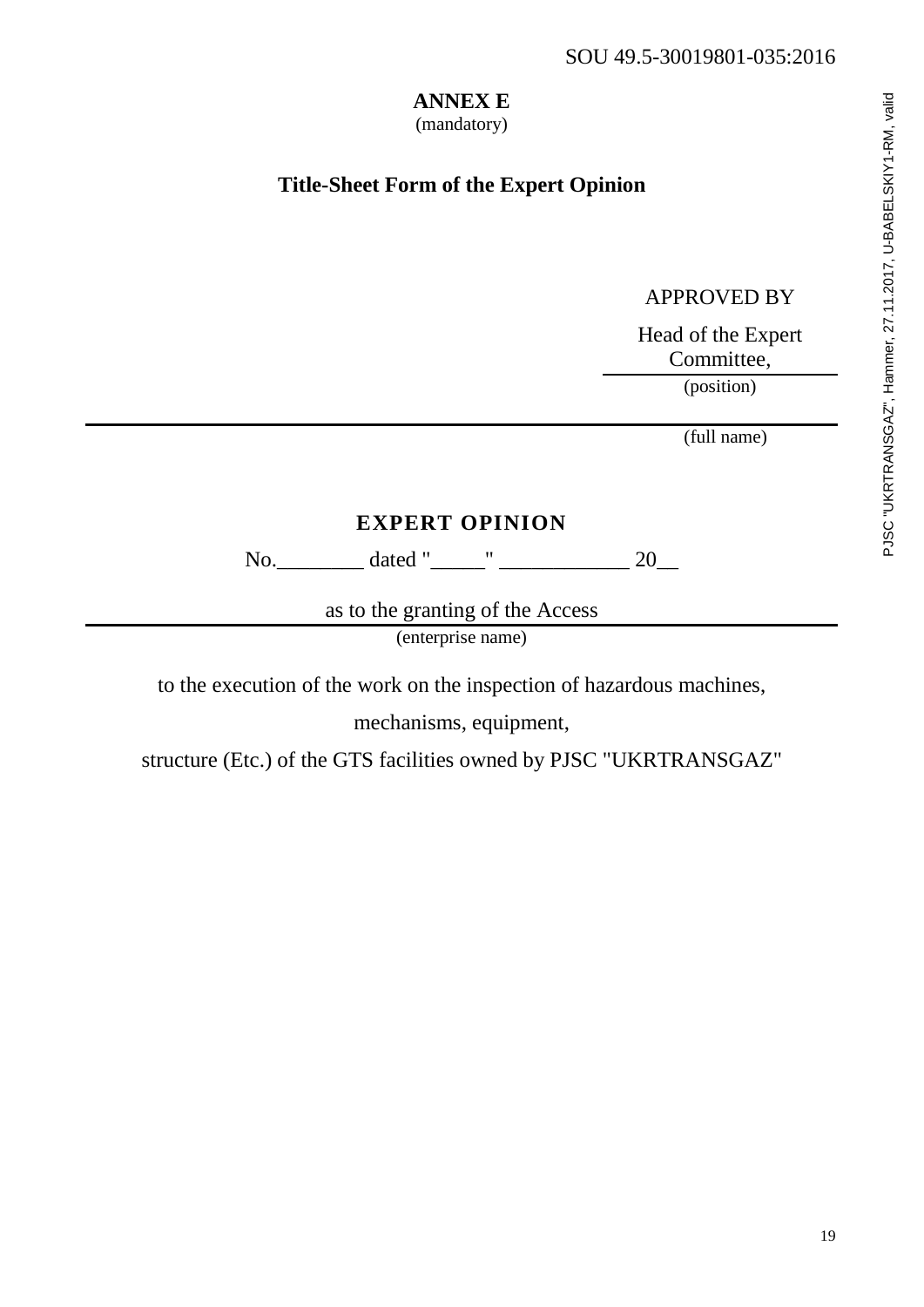### **ANNEX F**

### (mandatory)

### **Form of the Expert Opinion**

| (examination object, address) |     |     |                                                                                                     |             |        |                 |  |  |  |  |  |
|-------------------------------|-----|-----|-----------------------------------------------------------------------------------------------------|-------------|--------|-----------------|--|--|--|--|--|
|                               |     |     |                                                                                                     |             |        |                 |  |  |  |  |  |
| Grounds                       | for | the | conduct                                                                                             | $\circ$ of  | the    | examination     |  |  |  |  |  |
|                               |     |     | (application number and date, PJSC "Ukrtransgaz" and CTI "TECHDIAGAZ" entry numbers)                |             |        |                 |  |  |  |  |  |
| Composition                   |     | of  | the                                                                                                 |             | Expert | Committee       |  |  |  |  |  |
|                               |     |     | (surnames and initials of the Expert Committee members, their                                       | positions)  |        |                 |  |  |  |  |  |
| Description                   |     | of  | the                                                                                                 | examination |        | object          |  |  |  |  |  |
|                               |     |     | (necessary to specify all types of work, for the execution of which                                 | the entity  |        |                 |  |  |  |  |  |
|                               |     |     | is qualifying, the availability of main instruments and basic regulatory documents)                 |             |        |                 |  |  |  |  |  |
|                               |     |     | Comments and notes                                                                                  |             |        |                 |  |  |  |  |  |
|                               |     |     | (comments and proposals for the examination object (subject) are written                            | down;       |        |                 |  |  |  |  |  |
|                               |     |     | the necessity to observe the regulatory documents on metrology and labour protection is emphasized) |             |        |                 |  |  |  |  |  |
| Opinions                      |     |     | and                                                                                                 |             |        | recommendations |  |  |  |  |  |
|                               |     |     | (opinions and recommendations are written down)                                                     |             |        |                 |  |  |  |  |  |

Signatures of the Expert Committee members: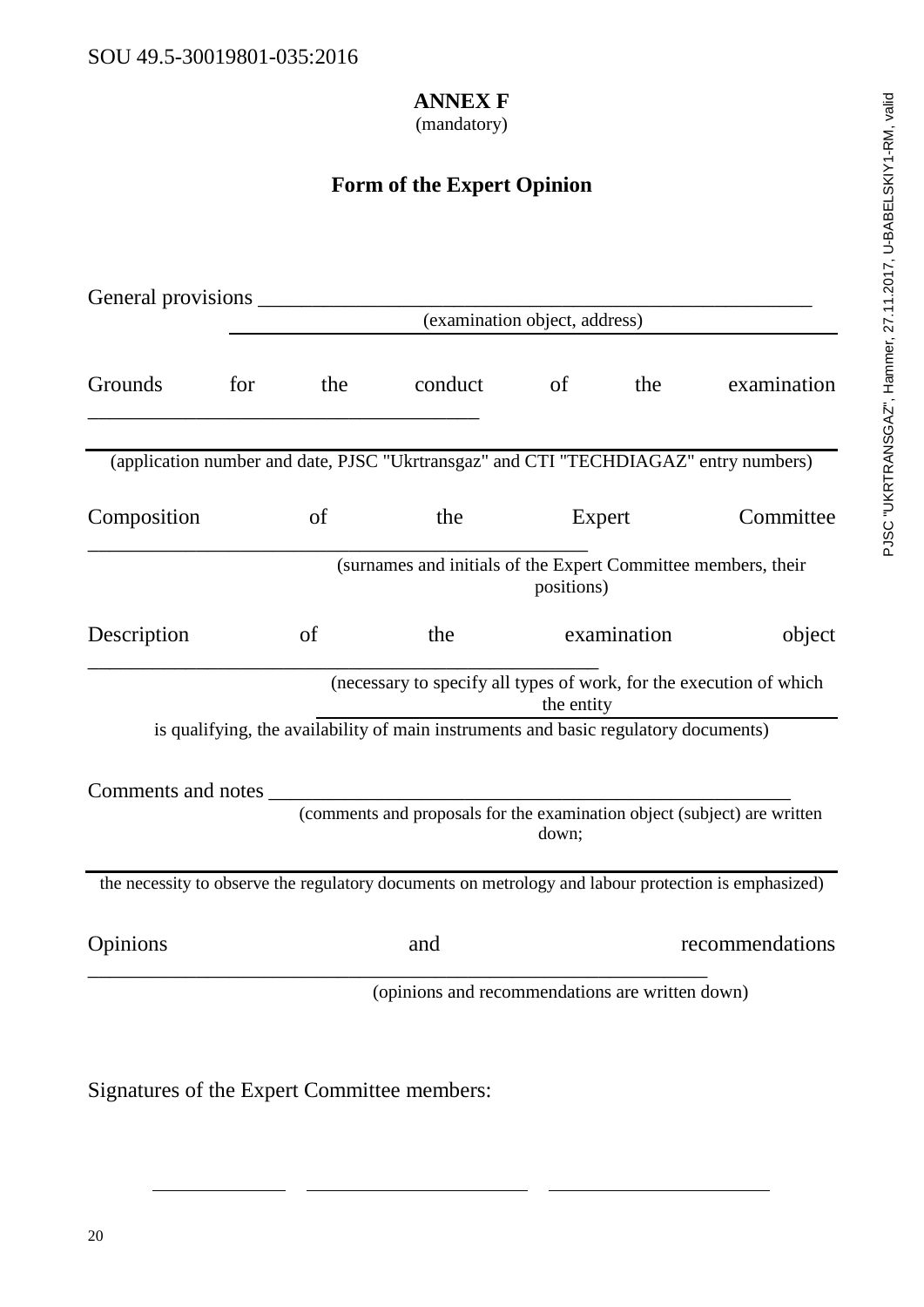(position) (personal signature) (full name)

## **Annex G**

(mandatory)

### **Log Form Expert-Opinion Registration**

### Log of Expert-Opinion Registration

| S.No      |     | Expert<br>opinion | Entity | Case No. |  |
|-----------|-----|-------------------|--------|----------|--|
| $\bullet$ | No. | Date              |        |          |  |
|           |     | $\sqrt{2}$        |        |          |  |
|           |     |                   |        |          |  |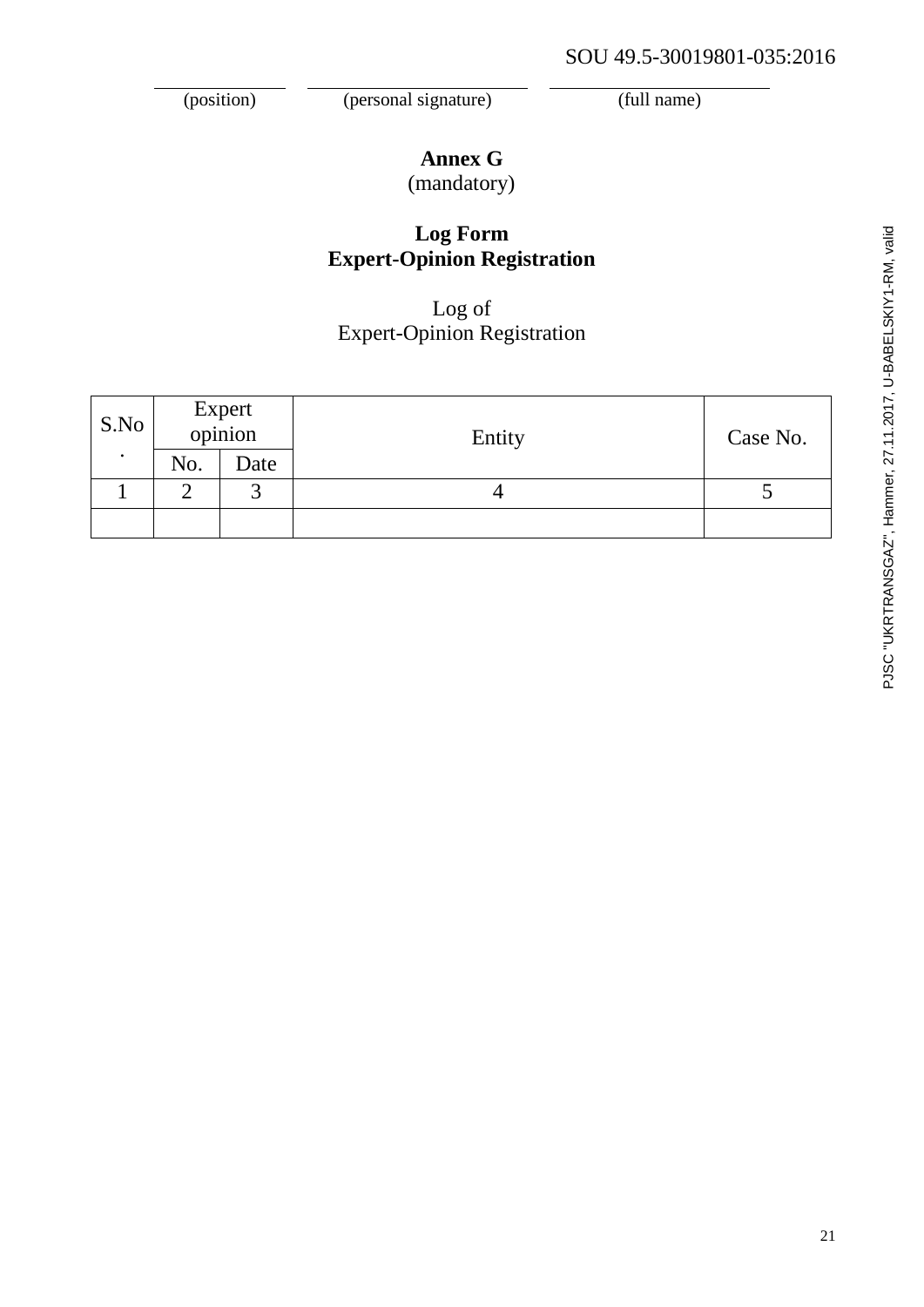### **ANNEX H**

(mandatory) *(Amended, Amendment No.2)*

**Form of Access for the Execution of the Work on Inspection of Hazardous Machines, Mechanisms, Equipment, Structures (Etc.) of the GTS Facilities Owned by PJSC "UKRTRANSGAZ"**

### **ACCESS**

**for the Execution of the Work on the Inspection of Hazardous Machines,** 

**Mechanisms, Equipment, Structures (Etc.) of the GTS Facilities Owned by** 

### **PJSC "UKRTRANSGAZ".**

|    | No.        |                                                                       |                                |       |
|----|------------|-----------------------------------------------------------------------|--------------------------------|-------|
|    |            | (entity name, its address)                                            |                                |       |
| to | the        | <b>Execution</b>                                                      | <b>of</b>                      | Work: |
|    |            |                                                                       | (types of work and facilities) |       |
| 20 |            | Access Issued by Virtue of Expert Opinion No. __ Dated "_____" ______ |                                |       |
|    |            | Access is valid until " The Contract of the 20                        |                                |       |
|    | (position) | (personal signature)                                                  | (full<br>name)                 |       |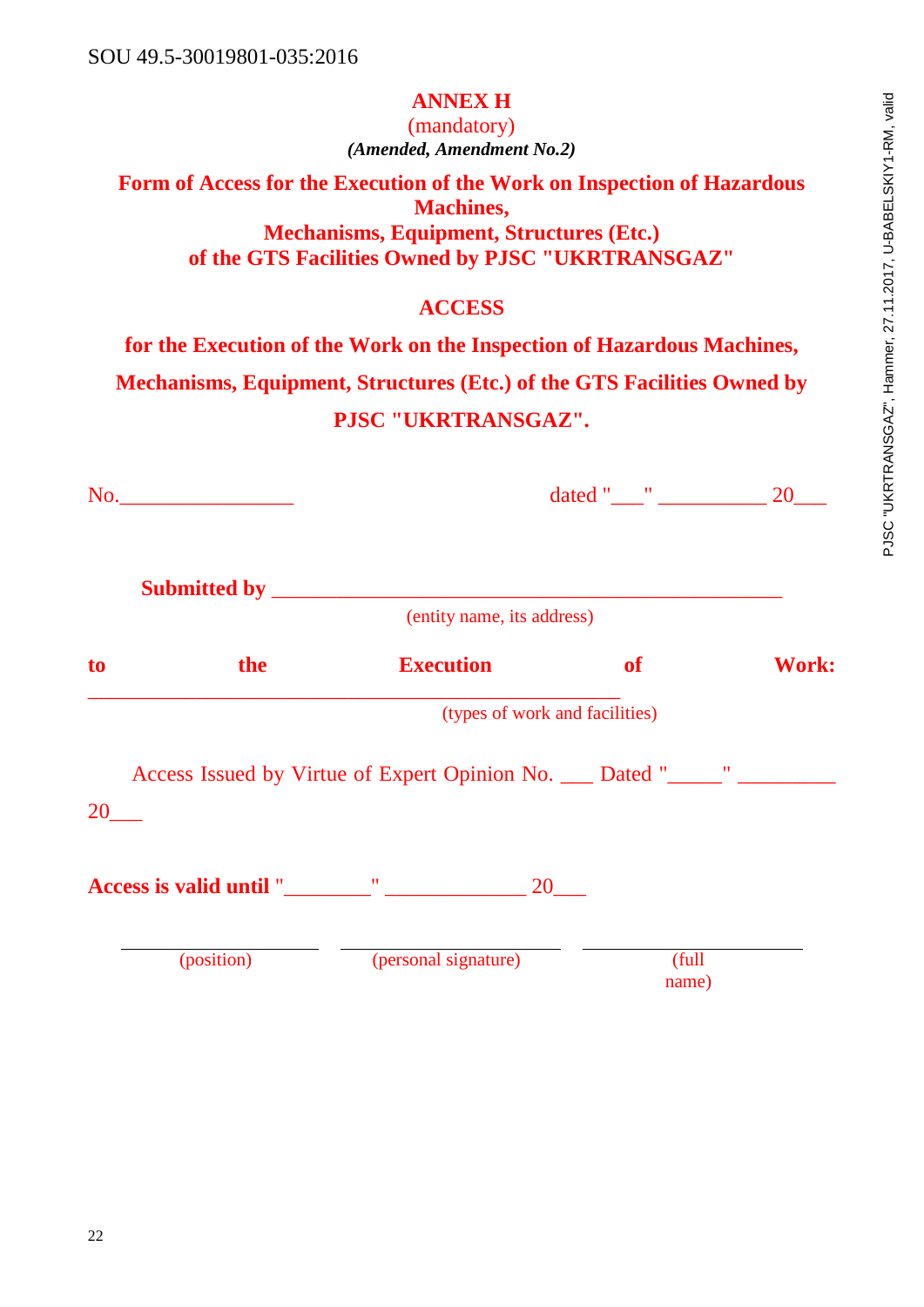### **ANNEX J**

(mandatory)

# **Log Form of the Registration of the Admissions to the Execution of the Work on the Inspection of Hazardous Machines, Mechanisms, Equipment, Structures (Etc.) of the GTS Facilities Owned by PJSC "UKRTRANSGAZ".**

Log of the Registration of

the Admissions of the Execution of the Work on the Inspection of Hazardous Machines, Mechanisms, Equipment, Structures (Etc.) of the GTS Facilities Owned by PJSC "UKRTRANSGAZ"

|      |                  |              |         |          | Access has been    |             |
|------|------------------|--------------|---------|----------|--------------------|-------------|
|      |                  | Entity name, | Entity  | Access   | obtained by        |             |
| Date | Access<br>number | address,     | manager | validity | (position,         | <b>Note</b> |
|      |                  | telephone    | surname | period   | surname, initials, |             |
|      |                  |              |         |          | date)              |             |
|      | ◠                | 3            |         |          | h                  |             |